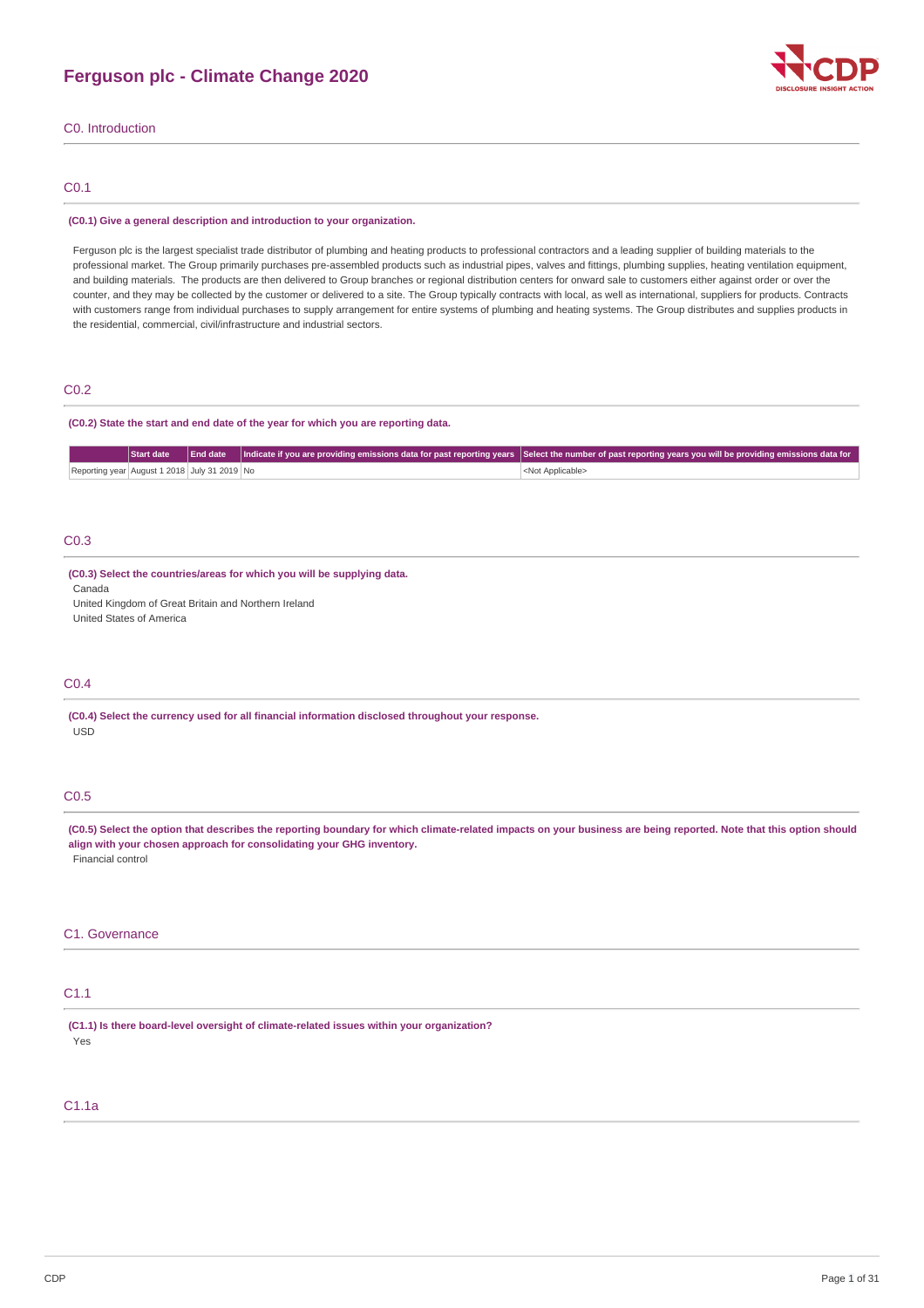# (C1.1a) Identify the position(s) (do not include any names) of the individual(s) on the board with responsibility for climate-related issues.

| <b>Position of</b><br>$ $ individual(s) $ $ | <b>Please explain</b>                                                                                                                                                                                                                                                                                                                                                                                                                                                                                                                                                                                                                                                                                                                                                                                                                                                                                                                                                                                                                                                                                                                                                                                                                                                                                                                                                                                                                                                                                                                                                                                                                                                                                                                                                                                                                                                                                                                   |
|---------------------------------------------|-----------------------------------------------------------------------------------------------------------------------------------------------------------------------------------------------------------------------------------------------------------------------------------------------------------------------------------------------------------------------------------------------------------------------------------------------------------------------------------------------------------------------------------------------------------------------------------------------------------------------------------------------------------------------------------------------------------------------------------------------------------------------------------------------------------------------------------------------------------------------------------------------------------------------------------------------------------------------------------------------------------------------------------------------------------------------------------------------------------------------------------------------------------------------------------------------------------------------------------------------------------------------------------------------------------------------------------------------------------------------------------------------------------------------------------------------------------------------------------------------------------------------------------------------------------------------------------------------------------------------------------------------------------------------------------------------------------------------------------------------------------------------------------------------------------------------------------------------------------------------------------------------------------------------------------------|
| Other C-<br>Suite Officer                   | The Chief Marketing Officer is the corporate officer with the responsibility for sustainability and climate-related issues. He is a member of the Executive Leadership Committee<br>(http://www.ferqusonplc.com/en/who-we-are/our-leadership/executive-committee.html#item8) and serves on the Sustainability Leadership Council, a cross-functional executive steering committee<br>which oversees organizational performance on sustainability goals and objectives. This group reviews metrics including carbon performance, waste performance, customer inquiries, shareholder<br>inquiries, and receives project updates. Critically, the members of this committee also participate on the Risk Committee and the Financial Review Committee, which approve all capital expenditures.<br>Sustainability risks are evaluated with other corporate risks and incorporated onto the company's Risk Register as appropriate.                                                                                                                                                                                                                                                                                                                                                                                                                                                                                                                                                                                                                                                                                                                                                                                                                                                                                                                                                                                                          |
| Chief<br>Executive<br>Officer<br>(CEO)      | Our Group CEO is the signatory of the Ferguson Sustainability Policy, and ultimately holds responsibility in respect to performance on climate-related issues. An excerpt from the policy states "We<br>commit to the following: • Setting targets, monitoring and reporting performance for carbon emissions and initiating improvement projects for our largest opportunities. • Partnering with our suppliers to<br>prioritize sustainability in their operations and products. • Monitoring market opportunities for environmentally-beneficial products and educating our customers on products that offer sustainability<br>benefits. • Serving as an active corporate citizen and investing in the communities that we serve globally, prioritizing social investment that aligns with our products and services. Transparent and<br>clear reporting on our sustainability goals is important to our customers, associates, shareholders, suppliers and communities. Therefore, we include sustainability data in our Annual Report of<br>Accounts each year and integrate sustainability considerations into the investments we make. Consistent with the recommendations from the Task Force for Climate-Related Financial Disclosures<br>(TCFD), we will also disclose our risks and opportunities related to climate change. We will use technologies and operational practices that improve efficiency and reduce environmental impacts and<br>emissions. We will conserve resources and seek to minimize waste before reusing and recycling materials. Additionally, we will consider the environment when making capital investments and<br>integrate sustainability features whenever possible. " An example of an action that our CEO took to advance Ferguson's commitment to climate-related issues was to publicly support the<br>recommendations of the Taskforce for Climate-related Financial Disclosures (TCFD). |
| Board-level<br>committee                    | The Board has set targets for Ferguson plc's carbon and waste performance, and receives updates at least twice a year regarding Group performance. These updates include reviewing project<br>implementation and performance, and opportunities to integrate sustainability measures into capital expenditures. An example of an action that the Board took to advance Ferguson's commitment to<br>climate-related issues was to vote in support of the CEO publicly supporting the recommendations of the Taskforce for Climate-related Financial Disclosures (TCFD).                                                                                                                                                                                                                                                                                                                                                                                                                                                                                                                                                                                                                                                                                                                                                                                                                                                                                                                                                                                                                                                                                                                                                                                                                                                                                                                                                                  |

# C1.1b

# **(C1.1b) Provide further details on the board's oversight of climate-related issues.**

| <b>Frequency with</b><br>which climate-<br>related issues are<br>a scheduled<br>aqenda item | <b>Governance</b><br>mechanisms into<br>which climate-related<br>issues are integrated                                                                                                                                                                                                                                                                                                                                                                                                                                            | Scope of<br>board-<br>level<br>oversight | Please explain                                                                                                                                                                                                                                                                                                                                                                                                                                                                                                                                                                                                  |
|---------------------------------------------------------------------------------------------|-----------------------------------------------------------------------------------------------------------------------------------------------------------------------------------------------------------------------------------------------------------------------------------------------------------------------------------------------------------------------------------------------------------------------------------------------------------------------------------------------------------------------------------|------------------------------------------|-----------------------------------------------------------------------------------------------------------------------------------------------------------------------------------------------------------------------------------------------------------------------------------------------------------------------------------------------------------------------------------------------------------------------------------------------------------------------------------------------------------------------------------------------------------------------------------------------------------------|
| Scheduled - some<br>meetings                                                                | Reviewing and quiding<br>strategy<br>Reviewing and guiding<br>major plans of action<br>Reviewing and quiding<br>risk management<br>policies<br>Setting performance<br>objectives<br>Monitoring<br>implementation and<br>performance of<br>objectives<br>Overseeing major capital<br>expenditures,<br>acquisitions and<br>divestitures<br>Monitoring and<br>overseeing progress<br>against goals and<br>targets for addressing<br>climate-related issues<br>Other, please specify<br>(Business marketing<br>plans, where relevant) | $<$ Not<br>Applicabl<br>e                | The Board has set targets for Ferguson plc's carbon and waste performance, and receives updates at least twice a year regarding Group performance.<br>These updates include reviewing project implementation and performance, and opportunities to integrate sustainability measures into capital<br>expenditures. The Group CEO, Chief Marketing Officer and Director of Sustainability have the ability to add additional agenda items for Board<br>consideration as needed. The Board also receives updates on developments in climate-related reporting through the Group Legal and Co Sec Board<br>Report. |

# C1.2

# **(C1.2) Provide the highest management-level position(s) or committee(s) with responsibility for climate-related issues.**

| Name of the position(s) and/or committee(s)                        | <b>Reporting</b><br>line | <b>Responsibility</b>                                                  | Coverage of<br>responsibility | Frequency of reporting to the board on climate-<br><b>related issues</b> |
|--------------------------------------------------------------------|--------------------------|------------------------------------------------------------------------|-------------------------------|--------------------------------------------------------------------------|
| Sustainability committee                                           | $<$ Not<br>Applicable>   | Both assessing and managing climate-related risks and<br>opportunities | <not applicable=""></not>     | Quarterly                                                                |
| Other, please specify (Environment/Sustainability<br>Director)     | $<$ Not<br>Applicable>   | Both assessing and managing climate-related risks and<br>opportunities | <not applicable=""></not>     | Half-yearly                                                              |
| Other C-Suite Officer, please specify (Chief<br>Marketing Officer) | $<$ Not<br>Applicable>   | Both assessing and managing climate-related risks and<br>opportunities | <not applicable=""></not>     | As important matters arise                                               |
| Chief Executive Officer (CEO)                                      | $<$ Not<br>Applicable>   | Assessing climate-related risks and opportunities                      | <not applicable=""></not>     | As important matters arise                                               |
| Risk committee                                                     | $<$ Not<br>Applicable>   | Both assessing and managing climate-related risks and<br>opportunities | <not applicable=""></not>     | Half-yearly                                                              |

# C1.2a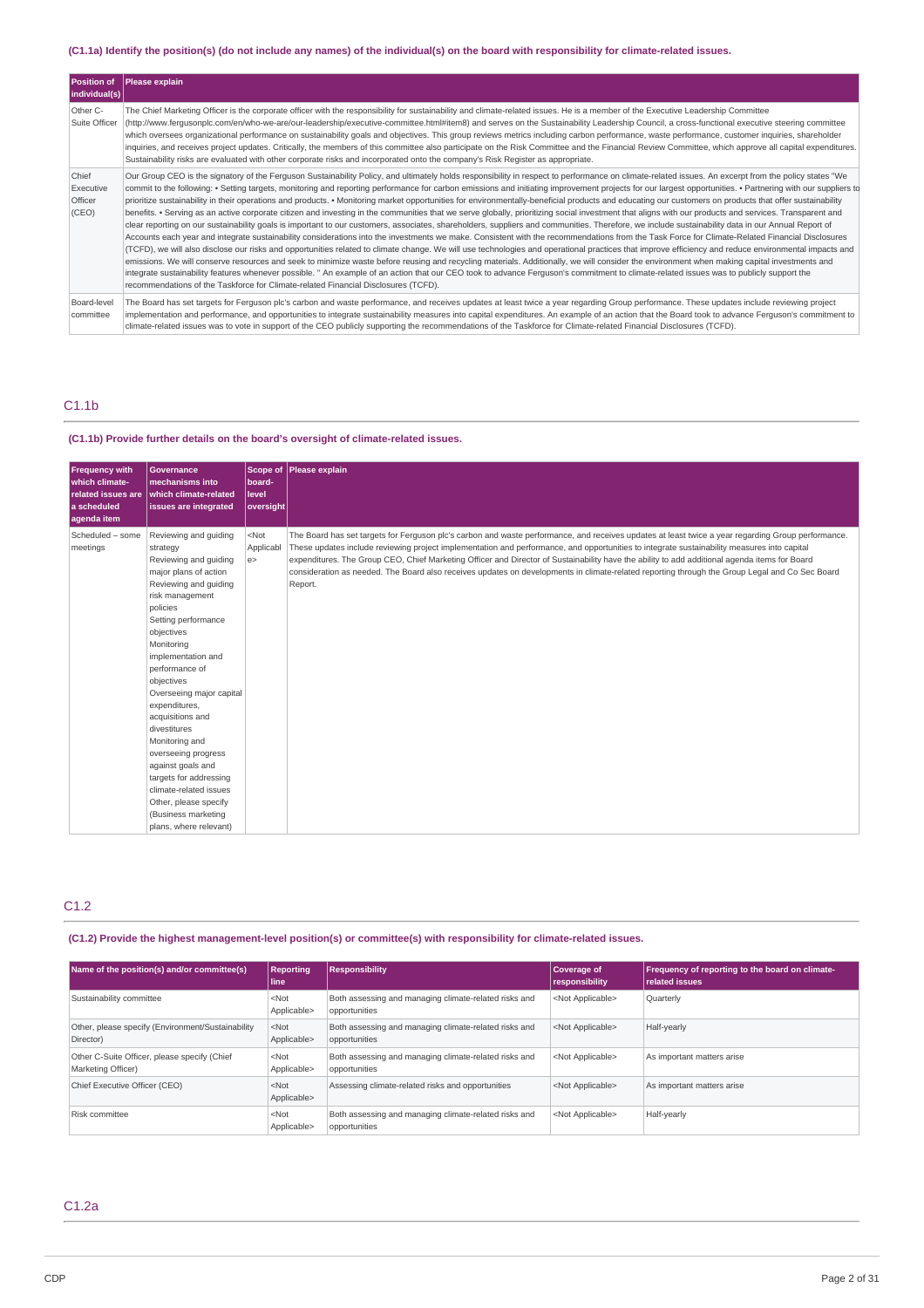#### (C1.2a) Describe where in the organizational structure this/these position(s) and/or committees lie, what their associated responsibilities are, and how climate**related issues are monitored (do not include the names of individuals).**

As reported in C1.1a, sustainability reports into the Chief Marketing Officer (CMO), who is a member of the Executive Committee, which is the highest level non-Board committee. The CMO reports to the CEO, who holds responsibility in respect to performance on climate-related issues. Sustainability was placed in Marketing at Ferguson so that sustainability issues were not approached as compliance requirement, but rather as a business strategy vital to our associates, our operations and our products. The Marketing Department has direct relationships with each business group in the organization, and because Corporate Communications is also overseen by the Chief Marketing Officer, this gives Sustainability an unparalleled reach to our stakeholders.

Similar to the Board, the Executive Committee receives updates from the Director of Sustainability regarding strategy, performance against targets, risks and opportunities at least twice each fiscal year. For example, the Executive Committee reviewed and approved Ferguson's TCFD disclosure in FY19, our initial disclosure on Ferguson's risks and opportunities related to climate change. The Executive Committee also reviewed performance versus the sustainability strategic plan. This plan includes strategies for associate engagement, improvement initiatives to reduce waste and carbon emissions (including renewable energy projects and fleet upgrades), and product development strategies. This strategy was intentionally designed to integrate with the corporate Strategic Framework, which guides the business development plan for the organization.

In addition to this leadership, a cross-functional executive steering committee has been established, which oversees organizational performance on sustainability goals and objectives. The committee, which meets quarterly, includes the the CEO, COO, CIO, CFO, CHRO, CLO, CMO, SVP of Blended Branches, SVP of Business Development, SVP of Supply Chain, and VP of Communications and Public Relations. This group reviews metrics including carbon performance, waste performance, customer inquiries, shareholder inquiries, and receives project updates. Critically, the members of this committee also participate on the Risk Committee, which reports directly to the Board Audit Committee and the Financial Review Committee, which approve all capital expenditures. Sustainability risks are evaluated with other corporate risks and incorporated onto the company's Risk Register according to ranking. We report publicly on our Risk Management in both our Annual Report of Accounts and website. Our principal risks include sustainability issues such as Health & Safety and talent management and retention: http://www.fergusonplc.com/en/investors-and-media/risk-management.html. In addition to these internal controls, the Sustainability Leadership Council is responsible for reviewing sustainability performance including MSCI, CDP, DJSI, and ISS scoring.

Each primary geographic area of the business has also formed Sustainability Action Teams, which not only provide data for reporting, but also propose projects to improve sustainability performance. Members of the Sustainability Action Teams include the Hazardous Waste Manager for each region, Procurement Managers responsible for energy and waste procurement, Fleet Manager, Outsourced Transportation Manager, Travel Manager, Logistics Manager, Real Estate and Facilities Manager, the Philanthropy Manager and the Diversity and Inclusion Manager. These groups implement projects to meet our business objectives and improve data collection and accuracy. They work closely with our third-party environmental auditors, which conduct our annual data verification, and reviews Ferguson's operations and reporting. Each member has well-defined processes and procedures for data collection, and all findings and corrective actions regarding the environmental audit are reviewed in detail by the Sustainability Leadership Council.

Sub-Committees are formed as necessary to pull in the appropriate subject matter experts for their input on climate-related reporting. For example, stakeholders essential to the Task Force for Climate-Related Disclosures are interviewed in both group and individual settings by the Director of Sustainability to ensure that the risks and opportunities specific to Ferguson are captured. Climate-related issues are also monitored by the Director of Security, who leads efforts for disaster response throughout the company, and works directly with the CLO and Director of Sustainability to ensure that business continuity and resiliency strategies are in place.

# C1.3

(C1.3) Do you provide incentives for the management of climate-related issues, including the attainment of targets?

|       | Provide incentives for the management of climate-related issues | Comment                                                                                              |
|-------|-----------------------------------------------------------------|------------------------------------------------------------------------------------------------------|
| Row 1 | No, and we do not plan to introduce them in the next two vears  | We intend to integrate this performance into standard operations procedures throughout the business. |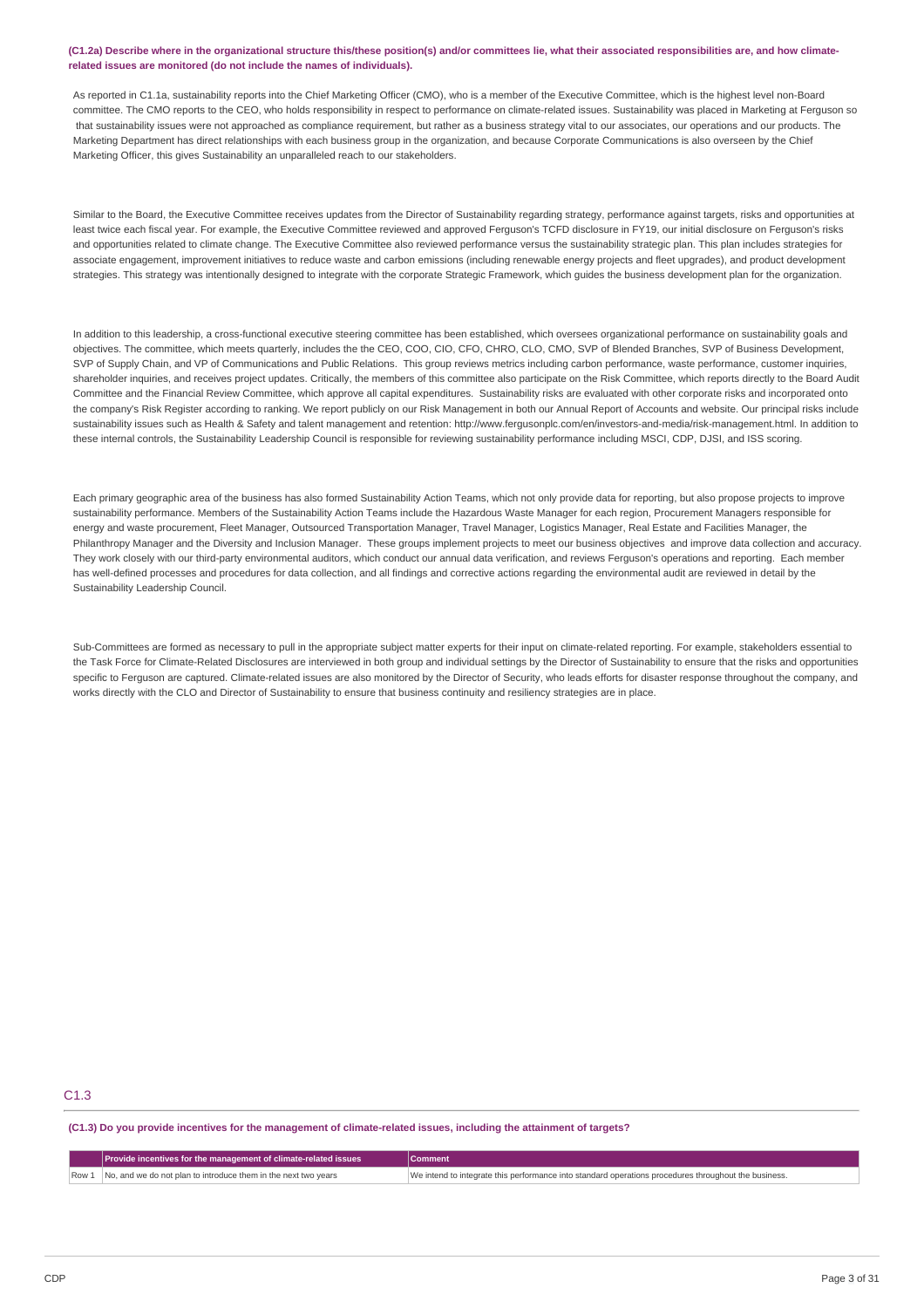# C<sub>2</sub>.1

(C2.1) Does your organization have a process for identifying, assessing, and responding to climate-related risks and opportunities? Yes

# C2.1a

#### **(C2.1a) How does your organization define short-, medium- and long-term time horizons?**

|             | From (years) | <b>To (vears)</b> | <b>Comment</b>                                                                                                     |
|-------------|--------------|-------------------|--------------------------------------------------------------------------------------------------------------------|
| Short-term  |              |                   | Each area of the business has a Strategic Plan, and also has Business Risks evaluated with a 3 year time horizon.  |
| Medium-term |              |                   | Medium-term is described at 3-5 years at Ferguson plc.                                                             |
| Long-term   |              | 20                | Ferguson's TCFD response has considered risks and opportunities relevant to the business within the next 20 years. |

# C2.1b

#### **(C2.1b) How does your organization define substantive financial or strategic impact on your business?**

As outlined on page 152 of our 2019 Annual Report, materiality for Group financial statements is \$70 million which is approximately 5% of profit before tax excluding exceptional items and impairment of interests in associates. The profit before tax excluding exceptional items and impairment of interests in associates was \$1,424 million, which was \$100 million higher than statutory profit. Profit before tax is a key metric for users of the financial statements and adjusting for exceptional items and impairment of interests in associates is to reflect the manner in which business performance is reported and assessed by external users of the financial statements.

\$28 million for Company financial statements was determined on the basis of the Company's net assets. This was then capped at 40% of Group materiality.

#### C2.2

**(C2.2) Describe your process(es) for identifying, assessing and responding to climate-related risks and opportunities.**

**Value chain stage(s) covered** Direct operations Upstream Downstream

#### **Risk management process**

A specific climate-related risk management process

**Frequency of assessment** Annually

**Time horizon(s) covered**

Short-term Medium-term Long-term

#### **Description of process**

Climate-related Risks and Opportunities are identified in alignment with the TCFD guidelines. We consider the transition and physical risks associated with both a 'current policies' scenario consistent with Ferguson's scenario analysis considers a 2 degrees C scenario and a 4 degrees C scenario, which were chosen to contrast the substantial shifts needed to reach a 2 degree C scenario, as opposed to a business as usual scenario. Our analysis approach included tools from multiple scenarios including DDPP, RCP 2.6 and RCP 8.5. Key impact categories are identified by the Sustainability Department and then impacts are explored deeper with subject matter experts within the company (like Fleet, Investor Relations, and Finance). The company-level assessment does include considerations of key assets, primarily key distribution centers and IT systems. In addition, approximately 20-25 of these key sites are subject to individual risk assessments for natural catastrophe and other physical risks each year. An example of mitigation for physical risks, including extreme weather events, is our Business Continuity strategy. Our physical locations are managed on a tiered basis, with the Tier I facilities scoring the highest importance. Resiliency strategies regarding these critical locations have been implemented by the Risk Management group and the Real Estate and Facilities team, including backup generators and emergency contact systems. However, accessibility due to regional difficulties (flooded roads, washed-out bridges, etc) will continue to pose access concerns in getting products to the communities that are trying to rebuild following a natural disaster. These resiliency strategies have already proved effective in areas impacted by severe weather, like when our headquarters in Newport News, Virginia faced a power outage due to storm events and was able to resort to backup generators. Regarding transition risks, changing technology around customer product certifications and sustainability performance pose a risk to Ferguson if we are unable to quickly provide products that meet customer specifications. However, this transition has also allowed for new product development to grow our product portfolio in line with the more efficient products that consumers are purchasing.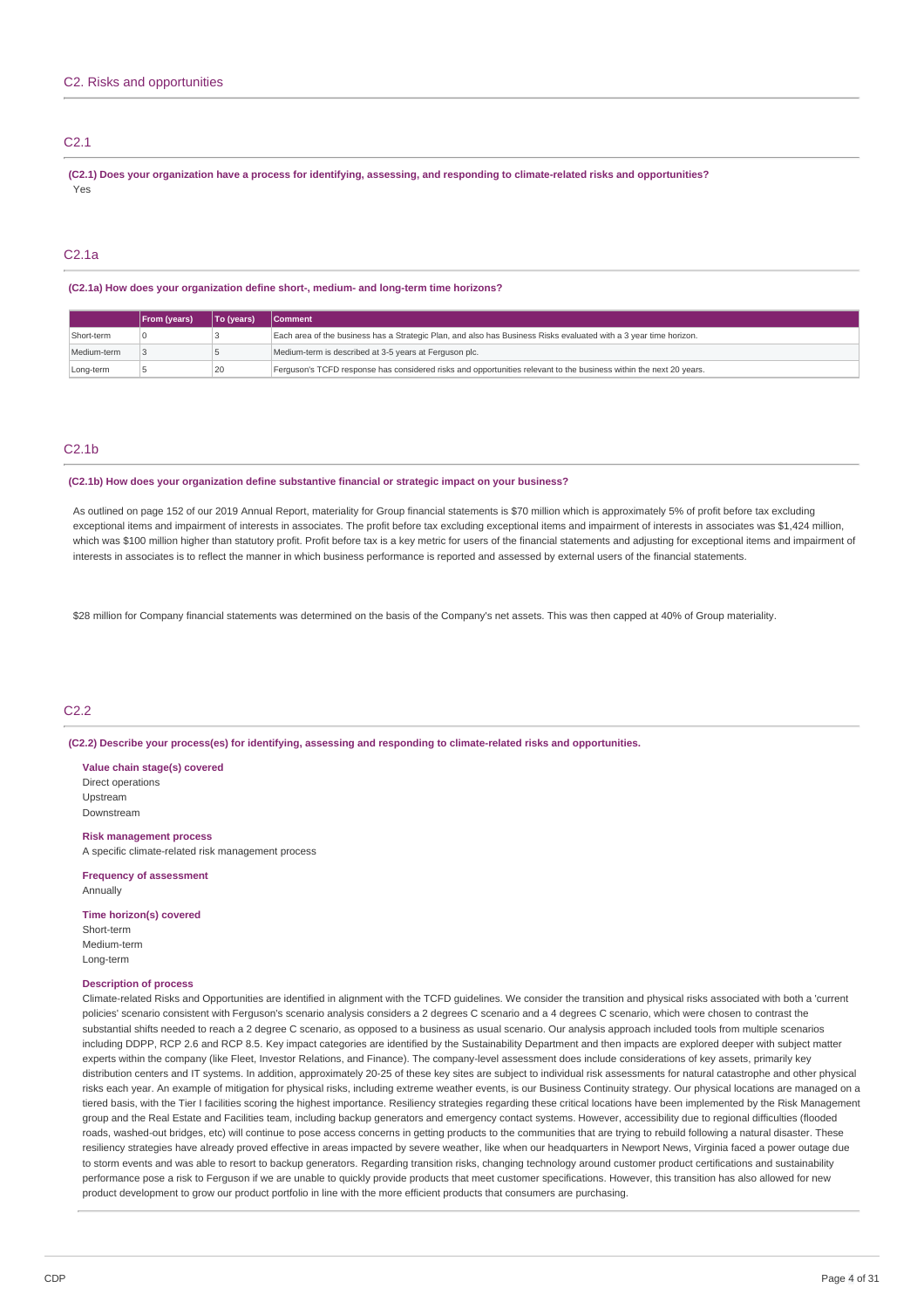# C2.2a

# **(C2.2a) Which risk types are considered in your organization's climate-related risk assessments?**

|                        |                                    | Relevance Please explain                                                                                                                                                                                                                                                                                                                                                                                                                                                                                                                                                                                                                                                                                                                                                                                                                                                                                                                                                                                                                                                                                                                                                                                                                                                                                                                                                                                                                                                                                                                                                                                                                                                                                                                                                                                                                                                                                                                                                                                                                                                                                                                                                                                                                                                                                                                                                                                                                                                                                                                                                                                                           |
|------------------------|------------------------------------|------------------------------------------------------------------------------------------------------------------------------------------------------------------------------------------------------------------------------------------------------------------------------------------------------------------------------------------------------------------------------------------------------------------------------------------------------------------------------------------------------------------------------------------------------------------------------------------------------------------------------------------------------------------------------------------------------------------------------------------------------------------------------------------------------------------------------------------------------------------------------------------------------------------------------------------------------------------------------------------------------------------------------------------------------------------------------------------------------------------------------------------------------------------------------------------------------------------------------------------------------------------------------------------------------------------------------------------------------------------------------------------------------------------------------------------------------------------------------------------------------------------------------------------------------------------------------------------------------------------------------------------------------------------------------------------------------------------------------------------------------------------------------------------------------------------------------------------------------------------------------------------------------------------------------------------------------------------------------------------------------------------------------------------------------------------------------------------------------------------------------------------------------------------------------------------------------------------------------------------------------------------------------------------------------------------------------------------------------------------------------------------------------------------------------------------------------------------------------------------------------------------------------------------------------------------------------------------------------------------------------------|
|                        | &<br>inclusion                     |                                                                                                                                                                                                                                                                                                                                                                                                                                                                                                                                                                                                                                                                                                                                                                                                                                                                                                                                                                                                                                                                                                                                                                                                                                                                                                                                                                                                                                                                                                                                                                                                                                                                                                                                                                                                                                                                                                                                                                                                                                                                                                                                                                                                                                                                                                                                                                                                                                                                                                                                                                                                                                    |
| Current<br>regulation  | Relevant,<br>always<br>included    | The Group's operations are affected by various statutes, regulations and standards in the countries and markets in which it operates. The amount of such regulation and the penalties can<br>vary. While the Group is not engaged in a highly regulated industry, it is subject to the laws governing businesses generally, including laws relating to competition, product safety, data<br>protection, labor and employment practices, accounting and tax standards, international trade, fraud, bribery and corruption, land usage, the environment, health and safety, transportation<br>and other matters. Violations of certain laws and regulations may result in significant fines and penalties and damage to the Group's reputation. The most significant change in the level of<br>regulation applying to the Group this year is the EU's adoption of the General Data Protection Regulation (GDPR). The Group has adopted procedures and controls required by the<br>legislation to ensure compliance. Anti-bribery and anti-corruption practices in all businesses were reviewed during the year and the findings reported to the Executive Committee and to the<br>Audit Committee. Regulations were identified as the highest severity risk in our 2019 Annual Report and Accounts. One specific risk Ferguson has identified is the rise of commercial<br>building energy efficiency ordinances at major cities. We have multiple locations which are subject to annual energy benchmarking requirements. Some examples include two branches in<br>Austin, TX subject to the Energy Conservation Audit and Disclosure Ordinance; a branch in Atlanta, GA subject to the Atlanta Commercial Buildings Energy Efficiency Ordinance; and a<br>branch in Portland, OR subject to Ordinance No. 187095 regarding Energy Performance Reporting Policy for Commercial Buildings. Compliance with these regulations has given us an<br>occasion to track energy usage at large commercial locations and propose improvements to reduce carbon emissions and operational costs.                                                                                                                                                                                                                                                                                                                                                                                                                                                                                                                                              |
| Emerging<br>regulation | Relevant,<br>sometimes<br>included | The Group's operations are affected by various statutes, regulations and standards in the countries and markets in which we conduct business. The amount of such regulation and the<br>penalties can vary. We closely monitor proposed regulations and policy developments regarding climate change, waste reduction and environmental compliance. The Group monitors the<br>law across its markets to ensure the effects of changes are minimised and the Group complies with all applicable laws. The Group aligns company-wide policies and procedures with its key<br>compliance requirements and monitors their implementation. Briefings and training on mandatory topics and compliance requirements including anti-trust, anti-bribery and corruption are<br>undertaken. Regulations were identified as the highest severity risk in our 2019 Annual Report and Accounts. One type of emerging climate-related regulation which we consider in the risk<br>process is greenhouse gas regulation. We have seen regulations emerge at the city and state level such as California signing in to law a commitment to be 100% carbon-free by 2050 and<br>New York's bill to limit greenhouse gas emissions for existing large buildings (https://legistar.council.nyc.gov/LegislationDetail.aspx?ID=3761078&GUID=B938F26C-E9B9-4B9F-B981-<br>1BB2BB52A486&Options=&Search=) and expect similar regulations to emerge across the United States over time. These regulations are a short term financial risk for capital expenditures<br>but we expect compliance to save on operational spend over time and assist with our attainment of long term sustainability goals. The International Maritime Organization's mandate that<br>all ocean carriers must switch to burning fuel with a sulfur content of less than .5% on Jan 1, 2020 also plays in to our business risk calculations.<br>http://www.imo.org/en/mediacentre/hottopics/pages/sulphur-2020.aspx Refrigerant management                                                                                                                                                                                                                                                                                                                                                                                                                                                                                                                                                                                                                                         |
| Technology             | Relevant,<br>always<br>included    | New competitors and technology were assigned a high inherent risk level in our Annual Report and Accounts 2019. Wholesale and distribution businesses in other industry sectors have<br>been disrupted by the arrival of new competitors with lower-cost transactional business models or new technologies to aggregate demand away from incumbents. The Board is attuned to<br>both the risks and opportunities presented by these changes and is actively engaged as the Group takes action to respond. A dedicated team and increased resources were allocated to<br>the exploration and incubation of new business models and new technologies. The creation of Ferguson Ventures allows us to partner with start-ups and our innovation lab explores<br>emerging technologies. Ferguson Ventures has established a partnership with GTP Services, a company that provides software and services for Building Information Modelling. BIM is a<br>process for creating and managing information on a construction project across the building lifecycle. The Group develops and invests in new business models, including e-commerce, to<br>respond to changing customer and consumer needs. This will allow the Group to accelerate the time to market for new revenue streams and gain insight on new disruptive technologies<br>and trends. The Group remains vigilant to the threats and opportunities in this space. The development of new business models in our market place is closely evaluated - both for<br>investment potential and threats. Automation is another technology which may increase operational efficiency, but may disrupt our current labor model which relies on associates picking<br>goods at our distribution centers. The development of automation technology at distribution centers impacts business because we may have to restructure the layout of our existing<br>distribution centers in a way that facilitates this technology and allows for greater operational efficiency.                                                                                                                                                                                                                                                                                                                                                                                                                                                                                                                                                                                                         |
| Legal                  | Relevant,<br>always<br>included    | The Group's operations are affected by various legal considerations in the countries and markets where we conduct business. We always evaluate the impact of current regulations<br>concerning climate change, waste reduction, and environmental compliance. Both our Director of Sustainability and our Governance and Regulatory Analyst on our legal team scan for<br>new regulations that would impact our business, and flag them in the internal Risk Management process as appropriate. In the US, we generally keep up to date with legal/regulatory<br>changes by monitoring the Federal Register and alerts from law firms and other third party resources. Examples of regulations that we continue to monitor include the Energy Savings<br>Opportunity Scheme, which requires us to complete energy audits every four years in the UK, and the European Commissions' guidelines on climate reporting. Since our sustainability<br>strategy already includes operational efficiency and carbon reduction measures, we see these as more of an opportunity for Ferguson than a risk.                                                                                                                                                                                                                                                                                                                                                                                                                                                                                                                                                                                                                                                                                                                                                                                                                                                                                                                                                                                                                                                                                                                                                                                                                                                                                                                                                                                                                                                                                                                                   |
| Market                 | Relevant,<br>always<br>included    | The Group's operations are affected by various market considerations where we conduct business. The markets that Ferguson serves have different characteristics and as such certain<br>market data is more relevant to specific end markets. For our residential market, the Leading Indicator of Remodelling Activity ("LIRA") provides a short-term outlook of national home<br>improvement and repair spending to owner-occupied homes. It is designed to project the annual rate of change in spending for the current quarter and subsequent four quarters. The LIRA<br>projections for the year ahead have weakened but still remain positive. In addition, existing single-family home sales is a good indicator of the strength of the housing market and tends to<br>be a driver of remodelling spend. The seasonally adjusted annual rate of sales has remained at between 5.0-5.5 million throughout the last 12 months. US new residential construction<br>data, released by the U.S. Census Bureau, provides data on the number of building permits and new housing starts. Building permits, a leading indicator, have averaged 1.3 million<br>through 2018/19 whilst housing starts have averaged 1.2 million units. These measures have been broadly flat over the past couple of years. The American Institute of Architects ("AIA")<br>Billings Index - Commercial/Industrial is a leading economic indicator of construction activity and is widely seen as reflecting prospective construction spending. Any score below 50<br>indicates a decline in business activity across the architecture profession, whereas an index score above 50 indicates growth. The index was above 50 during FY18. Ferguson is also<br>monitoring the transition market risk associated with a shift in products demanded by consumers to ensure warming is limited below business as usual levels. The gas water heaters, HVAC<br>units, and appliances that Ferguson markets and sells today might be replaced with alternatives in the future such as heat pumps, electric water heaters, and more efficient appliances. As<br>climate change and warmer temperatures continue to impact water availability, we expect to see more consumer demand for water efficient products as well. While the production risk of<br>these new products will be managed by our upstream manufacturing partners, Ferguson still needs to prepare associates to be able to market and sell these new types of products.<br>Ferguson has begun tracking the proportion of sales that come from products with Sustainability certifications. |
| Reputation             | Relevant,<br>always<br>included    | Ferguson plc is exposed to reputational risk if the company is perceived as not effectively addressing issues regarding sustainability and climate change. Additionally, as Millennial and<br>Generation Z individuals comprise more of our workforce and customer base, we may face higher expectations regarding the role of businesses in addressing climate change. While the<br>Group is not engaged in a high regulated industry, it is subject to laws governing businesses generally, including laws related to land usage, the environment, and transportation. A breach<br>of any legal or regulatory requirement could result in damage to the Company's reputation with our customers and wider stakeholders. One criteria for identifying Principal Risks is that they<br>would 'seriously damage the Company's reputation for 12 months or more.' This risk is included in the Risk Management process, as Talent Management and Retention is included on our<br>people-related focus areas in our 2019 Annual Account and Reports. We are committed to people development at every level of the organisation, and believe that having a strong<br>sustainability reputation will help us attract and retain talent since associates are increasingly wanting to work for companies that align with their personal values.                                                                                                                                                                                                                                                                                                                                                                                                                                                                                                                                                                                                                                                                                                                                                                                                                                                                                                                                                                                                                                                                                                                                                                                                                                                                                           |
| Acute<br>physical      | Relevant,<br>always<br>included    | Our Business Continuity planning includes response plans for the acute physical risks of climate change. Changes in the frequency and duration of extreme weather events could<br>significantly impact our operations (for example, hurricanes, flooding, tornadoes and wildfires or other severe weather could cause our locations to be closed for an extended duration). We<br>supply one million customers with over one million products carefully sourced from over 43,000 trade suppliers. Product availability is vitally important to our business so a highly efficient<br>distribution network is key to delivering on our customers' needs. There are instances where changes in precipitation patterns could cause significant physical damage to property and<br>stock held in our locations. Changes in precipitation patterns could also lead to interruptions to Ferguson plc's business operations by restricting our delivery service levels. Unusual weather<br>patterns can also affect the wider supply chain, which can negatively affect the supply of inventory and other services to our business. Our physical locations are managed on a tiered<br>basis, with the Tier I facilities scoring the highest importance. Resiliency strategies regarding these critical locations have been implemented by the Risk Management group and the Real<br>Estate and Facilities team, including 24/7 emergency response, backup generators, and emergency contact systems. Our associates receive training and frequent updates from our<br>Director of Security to ensure they are prepared to respond and recover as quickly as possible when faced with a natural disaster.                                                                                                                                                                                                                                                                                                                                                                                                                                                                                                                                                                                                                                                                                                                                                                                                                                                                                                                                  |
| Chronic<br>physical    | Relevant,<br>always<br>included    | Our company considers climate change in the overall risk evaluation process and examines the chronic physical impacts of climate change in our business continuity planning. We also<br>take steps to proactively mitigate chronic physical risks when selecting a location for a new Ferguson- owned property, environmental assessments are performed by our Legal Real Estate<br>group to ensure that no chronic physical environmental risks are present. If risks are identified, alternative locations are evaluated and assessed. Chronic physical risk caused by climate<br>change in the form of rising sea levels and water temperatures is already affecting our operations. For example, rising temperatures increase the frequency and duration of business<br>disrupting events such as wildfires and power outages, as seen Ferguson branches in California. Rising sea levels increase the frequency and duration of flooding. Ferguson associates<br>commuting to Headquarters in Newport News, VA are dealing with increased nuisance flooding along their commutes.                                                                                                                                                                                                                                                                                                                                                                                                                                                                                                                                                                                                                                                                                                                                                                                                                                                                                                                                                                                                                                                                                                                                                                                                                                                                                                                                                                                                                                                                                                                                             |

# C2.3

(C2.3) Have you identified any inherent climate-related risks with the potential to have a substantive financial or strategic impact on your business? .<br>Yes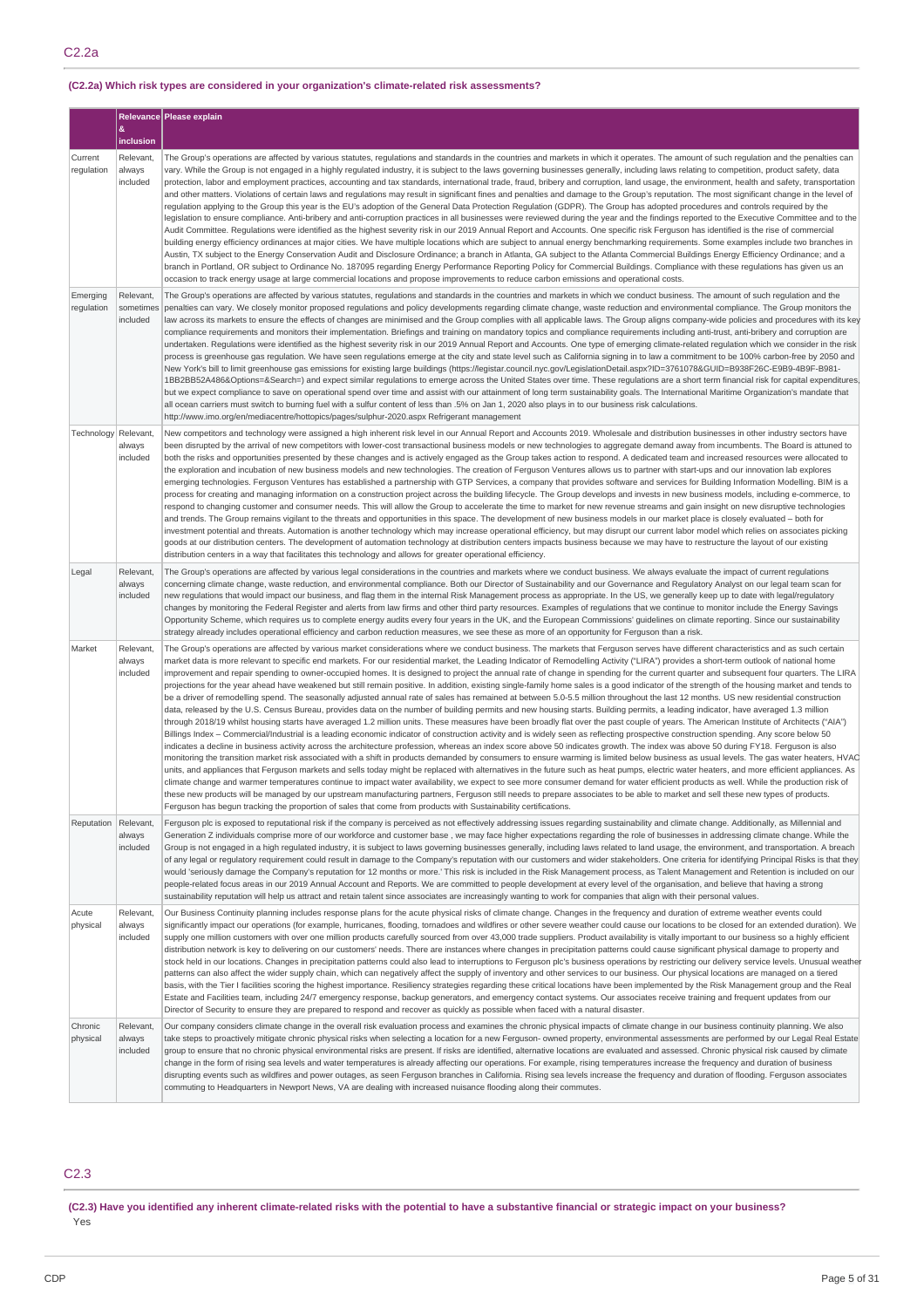(C2.3a) Provide details of risks identified with the potential to have a substantive financial or strategic impact on your business.

**Identifier** Risk 1

**Where in the value chain does the risk driver occur?** Direct operations

**Risk type & Primary climate-related risk driver**

Acute physical Increased severity and frequency of extreme weather events such as cyclones and floods

#### **Primary potential financial impact**

Decreased revenues due to reduced production capacity

**Climate risk type mapped to traditional financial services industry risk classification** <Not Applicable>

#### **Company-specific description**

Severe weather events and catastrophic natural disasters present a risk to our physical locations and the customer markets we serve. These extreme weather events could result in the closure of a location for an extended period, due to tornadoes, hurricanes, floods or wildfires. While we make every effort to stay open for the communities we serve, safety is our first priority and it is our policy to close locations whenever working or traveling conditions would be unsafe for our associates. Risks from severe weather branch closings include having to cancel customer appointments (lost revenue), the risk of physical damage to a location and its inventory (covered by an insurance policy), along with having to divert shipments to alternate locations. Because Ferguson provides essential building materials, which are critical in helping communities repair and rebuild, it's extremely important that our customers be able to come to our counter locations, where trade professionals pick up the materials they need. Business continuity plans are in place to ensure minimal interruption to our locations and our distribution network. In the case of an expected severe weather event, Ferguson's Corporate Security team coordinates with impacted locations in advance, advising on site preparations and evacuations, if required. The company also has a disaster response team on call around the clock to ensure immediate response in an unexpected severe weather event. An example of a location impacted by a severe weather event was our blended branch in Tulsa, Oklahoma that was damaged by a tornado in 2017. First, our Corporate Security team, working with onsite Leadership verified that all associates were safe and accounted for, and our disaster recovery team arrived onsite shortly after. The associates assigned to the Tulsa location were assigned to alternative nearby branches while the disaster recovery efforts took place. We were able to recapture sales by communicating with our customers, and informing them that this location was temporarily closed and that alternative sites nearby could offer assistance immediately. Customers seeking to rebuild (whether residential, commercial, waterworks, HVAC, etc) were able to make purchases via phone, online or at nearby locations until we could safely re-open the location.

**Time horizon**

Short-term

**Likelihood** Virtually certain

**Magnitude of impact** Medium

**Are you able to provide a potential financial impact figure?** Yes, a single figure estimate

**Potential financial impact figure (currency)** 6200000

**Potential financial impact figure – minimum (currency)** <Not Applicable>

**Potential financial impact figure – maximum (currency)** <Not Applicable>

#### **Explanation of financial impact figure**

Ferguson has experienced branch closures on a short-term basis immediately before and after a natural disaster. While a branch closure could result in lost sales (varying greatly by geographic market and type of branch), by implementing our business continuity plans, we are able to divert customers to alternative physical locations or help them place orders online. In fiscal year 2019, Hurricane Florence caused an estimated \$6.2M in lost revenue based on the following methodology: We took the exact days each branch was closed and then looked back at the same day the previous year to see what they typically sold that day. Then we multiplied that by the growth rate we had seen this year for that month prior to the closure. This was then rolled up across the business. Between September 11, 2018 and September 21, 2018. Ferguson had 139 close days due to Hurricane Florence across our business.

# **Cost of response to risk**

260000

#### **Description of response and explanation of cost calculation**

The loss of an important branch or distribution center is naturally hedged by the diversified nature of our locations, customers and suppliers. The Group has documented and tested business continuity plans for its major distribution center and head office building where the risk is considered to be greatest. In conjunction with our insurers, eight of our highest value sites are audited each year to evaluate fire and other business continuity risks at a cost of \$30,000 per year which is embedded in our premium. Ferguson purchases a comprehensive insurance program, covering property damage and business interruption risks. In the process of determining coverage amounts, our insurers review each site located in Ferguson's portfolio (like our headquarters location in Newport News, Virginia) for exposures to named windstorms, storm surge, earthquake, severe convective storm, and flood. Their modelling software is continually updated as new extreme weather events occur. At the local level, sites have begun pursuing resiliency adaptations such as purchasing generators to be prepared in the event of an electrical outage. This strategy ensures that we continue to remain open whenever possible, and capture sales, even in the case of a power outage. Our cost of management was calculated based on the \$30,000 we pay to have eight sites (prioritized by highest value) audited each year to evaluate severe weather and other business continuity risks. Ferguson has also explored using analytics tools to map physical climate risk to our actual portfolio. 427's analysis projects climate risk in 5 categories: sea level rise, floods, heat stress, hurricanes, and water stress for specific addresses. This tool could help us choose long term locations with lower physical climate risk and understand where more resilience investments are required in our portfolio. To just monitor our critical sites, 427 offers a \$20,000/year subscription for up to 100 assets. The audit of 8 highest value sites \* \$30,000 each + \$20,000/year for top 100 sites = \$260,000 per year

**Comment**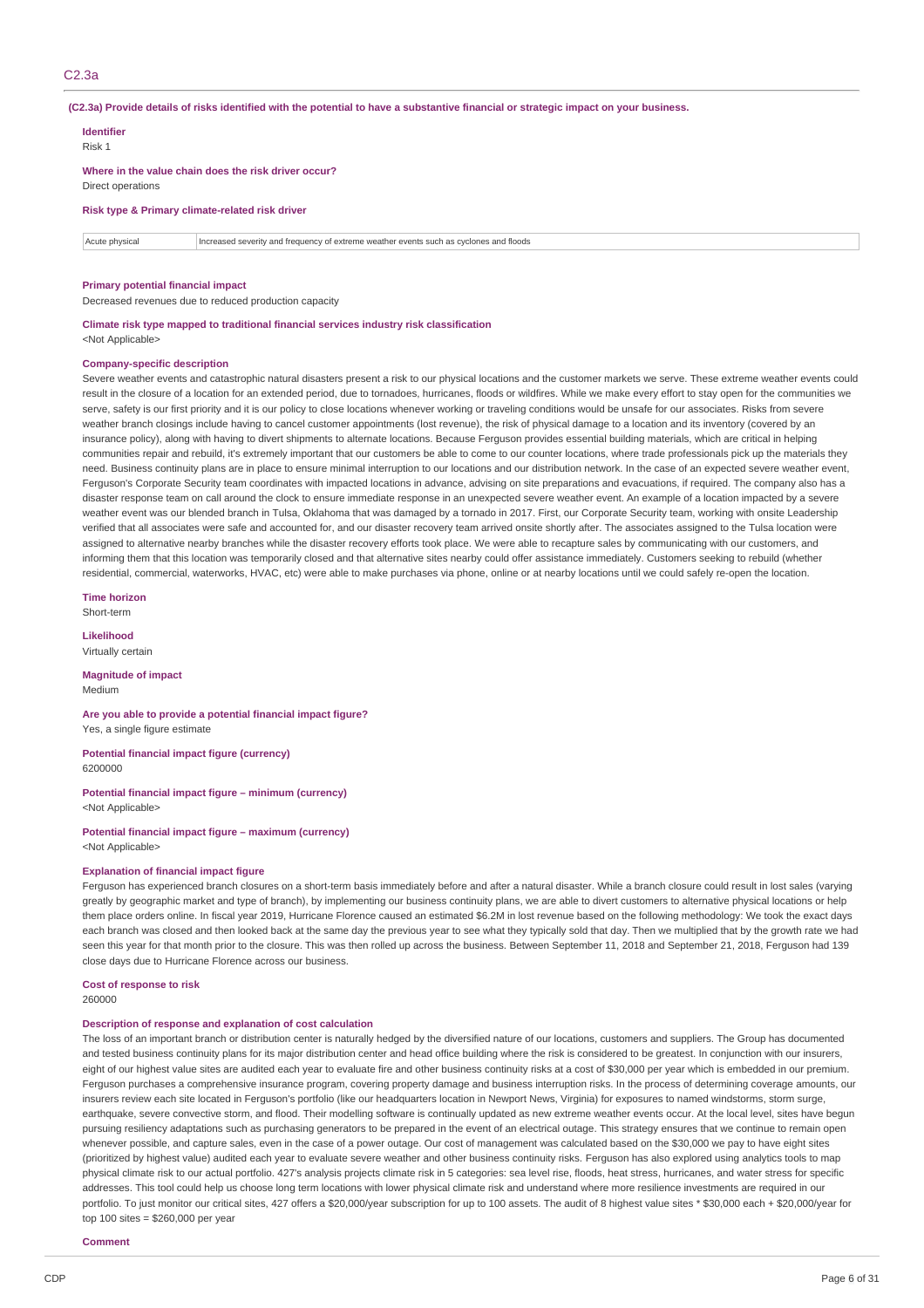#### **Where in the value chain does the risk driver occur?** Upstream

### **Risk type & Primary climate-related risk driver**

Emerging regulation Enhanced emissions-reporting obligations

#### **Primary potential financial impact** Increased indirect (operating) costs

# **Climate risk type mapped to traditional financial services industry risk classification**

<Not Applicable>

#### **Company-specific description**

Ferguson imports over 75% of Own Brand products we sell from overseas through sea cargo shipments. As a distributor, we do not control the manufacturing of our goods, but we are responsible for integrating products which are manufactured overseas in to our distribution network. One short term risk we have identified which will impact our operating costs is the International Maritime Organization's new limit on sulphur content in fuel. This policy will cut the mass by mass percentage of sulfur content in ships' fuel oil from 3.50% m/m to 0.50% m/m (http://www.imo.org/en/MediaCentre/HotTopics/Pages/Sulphur-2020.aspx). There is a stricter limit of 0.10% m/m already in effect in four established emission control areas: the Baltic Sea area, the North Sea area, the North American area, and the United States Caribbean Sea area. The most relevant sea route for our operations is the trip from China to the United States via the Pacific Ocean, and most of this journey is not within an emission control area. Thus, we expect carriers to build in an additional fuel surcharge as a result of this regulation which would increase our operating costs. Assumptions: • Ferguson expected to ship 17,000 TEUs per year • Mainfreight, a global logistics provider, shared the upper and lower bounds of fuel surcharge which we will use in our estimation.

https://www.mainfreight.com/global/en/news/transition-to-2020-low-sulphur-fuel-surcharge-lss.aspx • According to Mainfright, "Deep sea movement will obviously be higher than shorter sectors, but early indications are that it could range anywhere from USD50 – USD300/TEU." • Rolf Habben Jansen, CEO of Hapag-Lloyd, estimated that using low-sulphur fuel would add about \$100 per TEU of additional cost. https://www.joc.com/maritime-news/container-lines/hapag-lloyd-ceo-low-sulfur-baf-should-be-simpletransparent\_20190307.html This figure corroborates the range of impact from our above source.

**Time horizon**

Short-term

**Likelihood** Virtually certain

**Magnitude of impact** Low

**Are you able to provide a potential financial impact figure?** Yes, an estimated range

#### **Potential financial impact figure (currency)** <Not Applicable>

#### **Potential financial impact figure – minimum (currency)** 850000

#### **Potential financial impact figure – maximum (currency)** 5100000

#### **Explanation of financial impact figure**

The minimum potential financial impact figure was calculated by multiplying the twenty foot equivalent unit (TEUs) shipped by Ferguson over a one year period, estimated an additional cost of \$50 per TEU. The maximum potential financial impact figure was calculated by multiplying the TEUs shipped by Ferguson over a one year period, estimated an additional cost of \$300 per TEU.

#### **Cost of response to risk**

 $\Omega$ 

#### **Description of response and explanation of cost calculation**

Given the situation that we expect shipping carriers to be impacted by this additional cost due to a switch in low-sulphur fuel, we have undertaken the task of diversifying our ocean carriers. While there was previously only one ocean carrier utilized by Ferguson, our Supply Chain team took action by conducting an RFP to assure that the business has three or more ocean shipping partners in place. The result of the RFP will be substantial costs reductions, and the ability to assure redundancy within our shipping portfolio. Given that we expect our Own Brand volume to increase over the next five years, this initiative was key to ensuring that we minimize our overall cost per TEU. Both our Supply Chain and Strategic Sourcing teams were integral to achieving this result. We expect the cost of management to be zero because Ferguson already staffs a Strategic Sourcing Team, which is conducting the RFP on behalf of the Sourcing Team. Because these individuals are Certified Professionals in Supply Chain Management (CPSM) by the Institute of Supply Management, they are skilled negotiators and we anticipate that the savings realized through the contracts they negotiate will far exceed the investment of time to conduct the RFP.

**Comment**

#### **Identifier** Risk 3

**Where in the value chain does the risk driver occur?**

Direct operations

**Risk type & Primary climate-related risk driver**

Emerging regulation **Contract and Contract Contract Contract Contract Contract Contract Contract Contract Contract Contract Contract Contract Contract Contract Contract Contract Contract Contract Contract Contract Contract** 

# **Primary potential financial impact**

Increased direct costs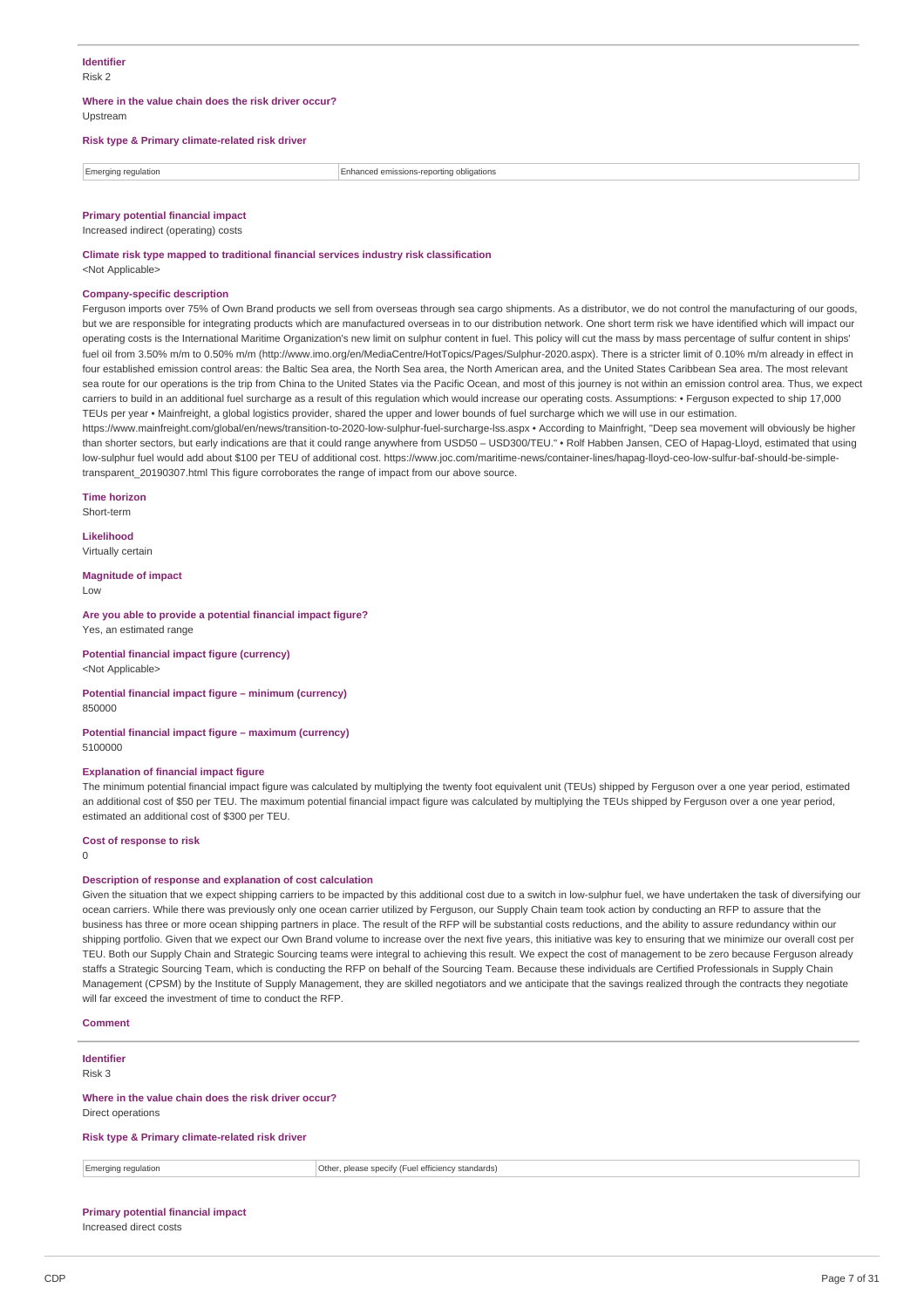**Climate risk type mapped to traditional financial services industry risk classification** <Not Applicable>

#### **Company-specific description**

Ferguson employs a substantial owned/leased fleet for final mile deliveries and emissions from owned/leased transportation make up around 30% of our overall reported emissions. Ferguson's fleet is comprised of nearly 10,000 assets, including Class 1-8 commercial trucks, and trailers. We do not have the capability to quickly upgrade or switch out fleet without substantially impacting business operations. Thus, Ferguson is at risk of regulatory requirements which would mandate us to track and improve our fleet's fuel efficiency. In the United States, such regulations have been passed before. The primary example being the EPA and NHTSA's Heavy-Duty National Program, a program to reduce greenhouse gas emissions and improve fuel efficiency of heavy-duty trucks and buses which went into effect on November 14, 2011 (https://www.epa.gov/regulations-emissions-vehicles-and-engines/final-rule-phase-1-greenhouse-gas-emissions-standards-and). Phase 2 of the regulation was effective on December 27, 2016 (https://www.govinfo.gov/content/pkg/FR-2016-10-25/pdf/2016-21203.pdf). While the US makes up most of our market share, we still operate fleet in Europe which is susceptible to similar regulations. On February 19, 2019, representatives of the European Commission, the European Parliament, and the European Council agreed on a compromise for setting carbon dioxide (CO2) emission standards for new heavy-duty vehicles (HDVs) for the first time in the European Union. The targets will reduce the average CO2 emissions from the highest-emitting HDV segments by 15% in 2025 and by 30% in 2030, both relative to a baseline determined from 2019 and 2020 data (https://theicct.org/sites/default/files/publications/CO2%20HDV%20EU%20Policy%20Update%202019\_04\_17.pdf). While business disruption from these policies is minimal since most of the burden is placed on manufacturers to increase fuel economy, a future regulation targeting existing fleet could have a financial impact. The increased price of new tractors/trailers is the primary initial financial risk to Ferguson; however, a fuel efficiency regulation is expected to reduce the total cost of ownership of a truck when fuel costs over time are taken in to account. For the purposes of this exercise, Ferguson assumed that emissions regulations impacted the US business and fleet only (as the largest operating company).

**Time horizon** Medium-term

**Likelihood** About as likely as not

# **Magnitude of impact**

Medium-low

## **Are you able to provide a potential financial impact figure?**

Yes, a single figure estimate

#### **Potential financial impact figure (currency)** 9000000

# **Potential financial impact figure – minimum (currency)**

<Not Applicable>

# **Potential financial impact figure – maximum (currency)**

<Not Applicable>

#### **Explanation of financial impact figure**

The Final Rule for Greenhouse Gas Emissions and Fuel Efficiency Standards for Medium- and Heavy-Duty Engines and Vehicles – Phase 2 includes a "Summary for the Phase 2 Medium- and Heavy-Duty Vehicle Program Expected Per-vehicle Fuel Savings, GHG Emission Reductions, and Cost for Key Vehicles Categories" on page 73482 of (https://www.govinfo.gov/content/pkg/FR-2016-10-25/pdf/2016-21203.pdf) or page 5 in the pdf. This estimate covers our US fleet only. Using the lower bound of per vehicle cost increase for manufacture year 2021, our active fleet was allocated to these categories based on vehicle class. Classes 2 and 3 were designated as pickups/vans, Classes 4, 5, and 6 were designated as vocational vehicles, and Classes 7 and 8 needed a trailer and tractor replacement. Based on this analysis, we expect that Ferguson would incur \$11m to upgrade to vehicles with higher fuel efficiency over a five-year period. We calculated a financial impact using a MY2021 price increase multiplied by the number of vehicles we expect to replace over a 5 year period for each vehicle category. 1200 pickups/vans upgraded \* \$500/upgrade + 1000 vocational vehicles upgraded \* \$1000/upgrade + 1000 tractors \* \$6500 each and 1000 trailers at \$900 each = \$9,000,000

#### **Cost of response to risk**

1700000

# **Description of response and explanation of cost calculation**

Situation: Ferguson's owned/leased fleet in the US is a major contributor to our operating costs and carbon emissions. There is a good business case for increasing fuel efficiency of our fleet. Regulations which require fuel efficiency improvements from manufacturers could increase the cost to purchase these vehicles in the short run, but may result in a net benefit over time. Task: The increasing trend in fuel efficiency over time as technology advances leaves many leased vehicles outdated. Action: Ferguson maintains internal vehicle retention guidelines to ensure that our leased fleet utilizes up-to-date technology and retires older, less efficient vehicles. Tractors are replaced every 96 months, trailers are replaced every 120 months, vocational vehicles are replaced every 84 months, and pickups/vans are replaced every 60 months. Result: We reduced diesel fuel usage in owned/leased vehicles from 8.5m gallons in FY17 to around 8m gallons in FY18. Since vehicles replacements are staggered, the estimated financial impact figure would be felt over a five year period. Additionally, the increased fuel economy of the vehicles would favourably reduce fuel costs throughout the company. Ferguson is managing this risk in the US business by hiring a new fleet manager and adopting a new transportation management system (TMS). We calculated this estimate by adding together the estimated cost of subscription fees for the new TMS and the estimated salary for the new fleet manager. Over three years the estimated cost is approximately \$1.7m.

**Comment**

#### $C<sub>2</sub>$  4

(C2.4) Have you identified any climate-related opportunities with the potential to have a substantive financial or strategic impact on your business? Yes

#### $C2Aa$

(C2.4a) Provide details of opportunities identified with the potential to have a substantive financial or strategic impact on your business.

# **Identifier**

Opp1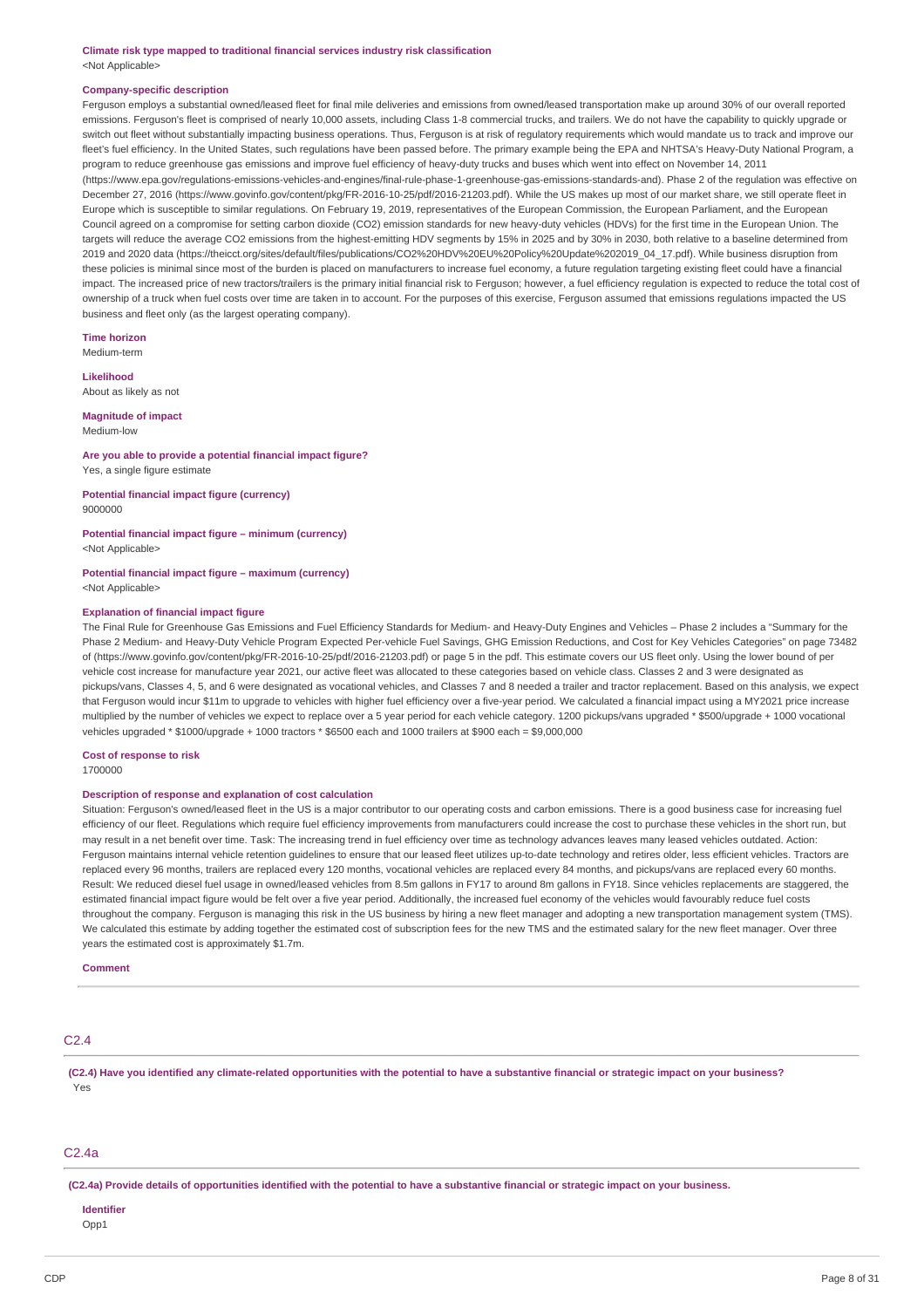#### **Where in the value chain does the opportunity occur?** Direct operations

# **Opportunity type**

Markets

**Primary climate-related opportunity driver**

Access to new markets

#### **Primary potential financial impact**

Increased revenues through access to new and emerging markets

#### **Company-specific description**

The United States Fourth National Climate Assessment (Volume II) identifies infrastructure as one of the long-term risks in its summary findings. "Our Nation's aging and deteriorating infrastructure is further stressed by increases in heavy precipitation events, coastal flooding, heat, wildfires, and other extreme events, as well as changes to average precipitation and temperature. Without adaptation, climate change will continue to degrade infrastructure performance over the rest of the century, with the potential for cascading impacts that threaten our economy, national security, essential services, and health and well-being. Infrastructure currently designed for historical climate conditions is more vulnerable to future weather extremes and climate change." As one of the nation's largest waterworks companies, Ferguson Waterworks is in a position to anticipate this growth in demand for infrastructure designed for future climate conditions and position as a leader in this developing market. Ferguson Waterworks operates across the water, sanitary sewer, and stormwater management industries and has experience working with: public and private water sewer authorities, utility contractors, public works/line contractors, and heavy highway contractors. The products our Waterworks business offers range from geotextiles and soil stabilization to meter automation and pipes, valves and fittings. Ferguson Waterworks bids to provide project management and equipment on new water infrastructure projects that will become more necessary as climate change increases chronic strain on existing water infrastructure.

**Time horizon**

Long-term

**Likelihood** Unlikely

**Magnitude of impact** Medium

**Are you able to provide a potential financial impact figure?** Yes, a single figure estimate

**Potential financial impact figure (currency)** 1000000000

**Potential financial impact figure – minimum (currency)** <Not Applicable>

**Potential financial impact figure – maximum (currency)** <Not Applicable>

#### **Explanation of financial impact figure**

EPA's 6th Drinking Water Infrastructure Needs Survey and Assessment shows significant investment is needed to maintain and improve the nation's drinking water infrastructure. The financial impact figure represents Ferguson's annual revenue opportunity, which the report characterizes as being relevant for 20 years. https://www.epa.gov/sites/production/files/2018-10/documents/corrected\_sixth\_drinking\_water\_infrastructure\_needs\_survey\_and\_assessment.pdf The estimate covers infrastructure needs that are eligible for (but not necessarily financed by) the DWSRF (Drinking Water State Revolving Fund), including the installation of new drinking water infrastructure and the rehabilitation, expansion, or replacement of existing infrastructure. The EPA's cost estimate of \$465 billion reflects comprehensive construction costs including engineering and design, purchase of raw materials and equipment, construction and installation labor, and final inspection. Ferguson estimates that 40% of this cost is spent on engineering and design + purchase of equipment, which are the areas that we can provide value in. This leaves the relevant market at 40% \* \$465b = \$186b. With our market share of 22%, \$186b \* 22% = \$40b over next 20 years. If only have of projects are funded over the next 20 years, the opportunity is \$40b \* .5 = \$20b over the next 20 years, which averages to \$1b in per year.

#### **Cost to realize opportunity**

2250000

#### **Strategy to realize opportunity and explanation of cost calculation**

Ferguson Waterworks operates within all 4 market categories (distribution and transmission, treatment, storage, and source), so the majority of the opportunity from the EPA assessment would be relevant to our business. The EPA estimate includes spend on: • Engineering and design • Purchase of raw material • Purchase of equipment • Construction and installation labor • Final inspection Ferguson Waterworks is not involved with construction and installation labor and final inspection, but does contribute to the engineering and design, purchase of raw material, and purchase of equipment. We believe these tasks to represent 20% of the overall market opportunity, but every project we do is different, so it is difficult to break down overall project costs for these sub-tasks. While we do contribute to engineering and design for clients, we only bring in revenue from purchase of raw material and equipment. Situation: US Drinking Water Infrastructure requires additional funding to address the climate-related stressors on the systems. Therefore, national funding is set aside to upgrade water and stormwater infrastructure and protect water quality. Task: Municipalities reach out to Ferguson for advice, following being selected as a recipient of additional water infrastructure funding. Ferguson pairs infrastructure investment opportunities with improved piping and water technology to improve leak detection capabilities. Action: Ferguson advises municipalities on their water infrastructure concerns, advising on product and technologies that can help improve water quality. Result: Ferguson experiences increase in sales, while more Americans receive access to safe drinking water. Now, extrapolating Ferguson's 22% market share, this revenue opportunity should be \$20b over the next 20 years, or \$1b a year. As a baseline, according to Ferguson plc's 2018 Annual Report and Accounts, the Civil/Infrastructure market contributed 7% of our 2018 U.S. revenue, or \$1.16b. We calculated the cost to realize the opportunity on an annual basis, including advertising, marketing and partnership efforts that Ferguson would need to expand to fully realize this opportunity in the Waterworks business.

#### **Comment**

**Identifier**

Opp2

**Where in the value chain does the opportunity occur?** Direct operations

**Opportunity type** Products and services

**Primary climate-related opportunity driver** Development and/or expansion of low emission goods and services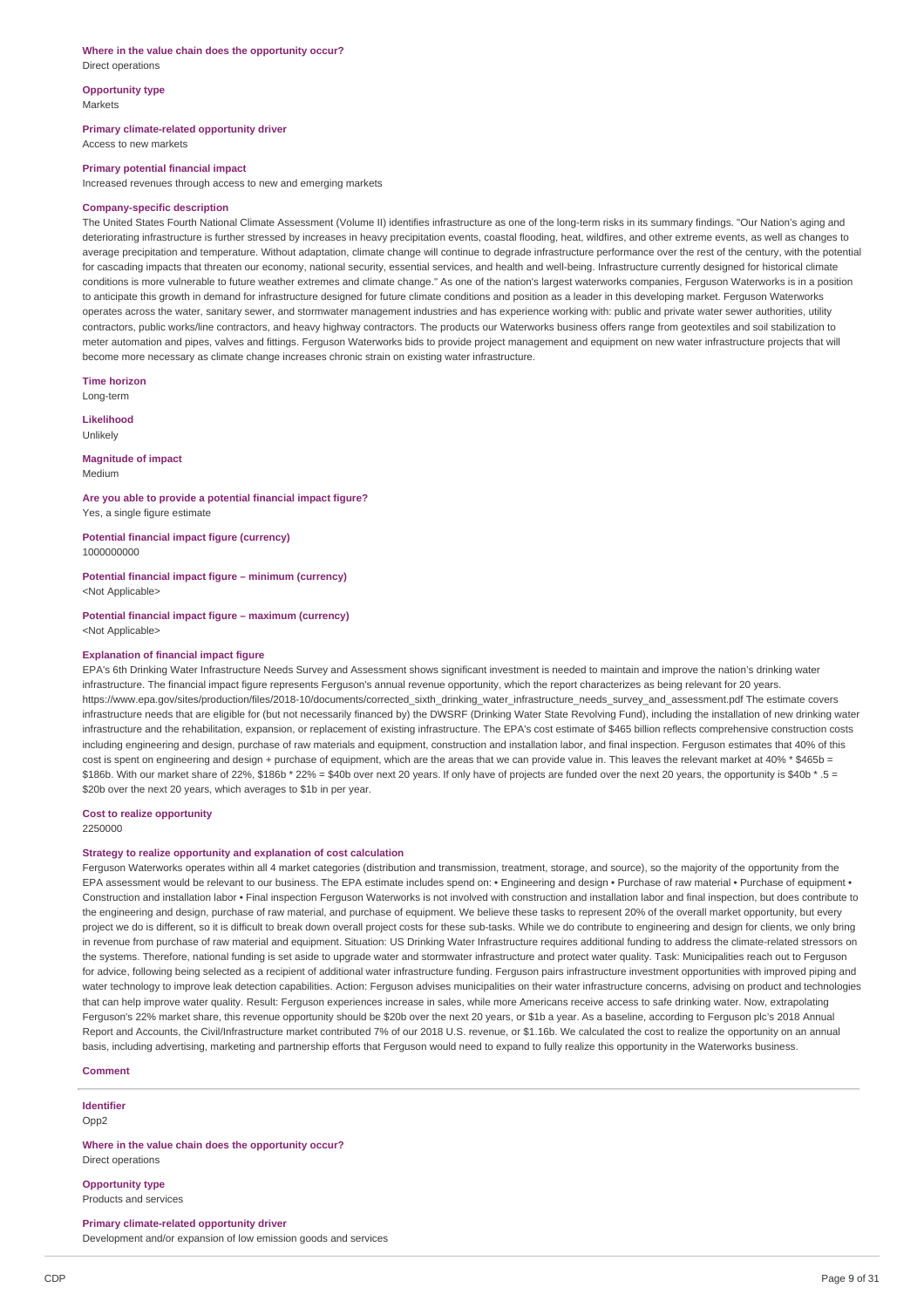#### **Primary potential financial impact**

Increased revenues resulting from increased demand for products and services

#### **Company-specific description**

On water, the U.S. 4th National Climate Assessment states: "Rising air and water temperatures and changes in precipitation are intensifying droughts, increasing heavy downpours, reducing snowpack, and causing declines in surface water quality, with varying impacts across regions. Future warming will add to the stress on water supplies and adversely impact the availability of water in parts of the United States. Water management strategies that account for changing climate conditions can help reduce present and future risks to water security, but implementation of such practices remains limited." As water stress grows, we expect to see: a shift in demand towards water efficient products and a corresponding rise in mandatory green building standards like CalGreen (Title 24, Part 11, of the California Code of Regulations) and the California Energy Commission's Building Energy Efficiency Standards (Title 24, Part 6 of the California Code of Regulations). The Building Energy Efficiency Standards contain water efficiency requirements for newly constructed buildings, additions to existing buildings, and alterations to existing buildings. CalGreen includes requirements that define the maximum allowable flow rates for plumbing fixtures and fittings. An internal analysis of our sales for WaterSense products versus non-WaterSense products from 2015 to 2018 confirms this trend and demonstrates our ability to capture this market. Across the key categories of: Residential Toilets, Commercial Toilets, Bathroom Sink Faucets, Bathtub & Shower Faucets, Shower Faucets, and Hand Showers, we saw over a 30% increase in revenue from WaterSense products while revenue from non-WaterSense products decreased by 2% across the same time period at physical locations. Our position as one of the largest distributors of plumbing supplies allows us to rely on our manufacturer and supplier partners to develop and certify these water efficient products. As a result, Ferguson can benefit from increased demand for sustainable products.

#### **Time horizon**

Medium-term

#### **Likelihood**

About as likely as not

#### **Magnitude of impact**

Medium-low

#### **Are you able to provide a potential financial impact figure?** Please select

# **Potential financial impact figure (currency)**

<Not Applicable>

**Potential financial impact figure – minimum (currency)** <Not Applicable>

#### **Potential financial impact figure – maximum (currency)** <Not Applicable>

#### **Explanation of financial impact figure**

We have a wide variety of products that are WaterSense certified, and sales in these categories have increased an average of 11% a year. Assuming this increase in sales continues at the current pace, Ferguson expects our four year market opportunity to be approximately \$900m.

# **Cost to realize opportunity**

15000000

#### **Strategy to realize opportunity and explanation of cost calculation**

Situation: As the market for WaterSense products continues to grow, investment will be required to realize this opportunity. While Ferguson can use manufacturer co-op funding to effectively market branded products that meet this criteria, Ferguson Own Brand products will require third party certification and advertising to capitalize on this market. Task: EPA requires all products bearing the WaterSense label to be independently certified. Manufacturers and other applicants are responsible for costs associated with WaterSense certification, including testing and inspections. The costs to obtain a WaterSense certification may vary significantly depending on the product, service, or type of home seeking certification. If we urge our manufacturers to pursue more certifications, they will likely pass these costs on to us. Action: Ferguson will need to partner with manufacturers for Own Brand products to include these criteria in product specification. Ferguson will also need to develop an advertising budget and media spend plan in order to target the customers in this market, who may not be a part of our existing customer base. Result: The result of these efforts will be the opportunity to realize additional revenue, and this should translate to additional profit for the business in these key categories. We calculated the cost to realize this opportunity by estimating the additional investment required for product certification and customer-facing advertising.

#### **Comment**

**Identifier**

Opp3

#### **Where in the value chain does the opportunity occur?** Direct operations

**Opportunity type** Resource efficiency

**Primary climate-related opportunity driver** Use of more efficient production and distribution processes

# **Primary potential financial impact**

Reduced indirect (operating) costs

# **Company-specific description**

Ferguson is continuing to optimize its distribution process by opening import centers in the United States. Currently, our products are shipped to the central US before being sent on to other distribution centers or local branches for sale. Our goal is to shift the supply chain out of the central US to new import centers so shippers would deliver to these import centers on the coasts rather than to Distribution Centers. We predict this new system to require less touchpoints/labor and save on overall transportation costs. However, the biggest opportunity we have not quantified yet could be on inventory. We would not need to send full containers to a distribution center that doesn't need them anymore and would be able to stock more relevant products at our distribution centers and thus not have to buy as much. Transportation savings would help reduce our carbon footprint since outsourced transit and fleet fuel usage contribute to over 40% of reported emissions.

#### **Time horizon**

Long-term

**Likelihood** About as likely as not

#### **Magnitude of impact**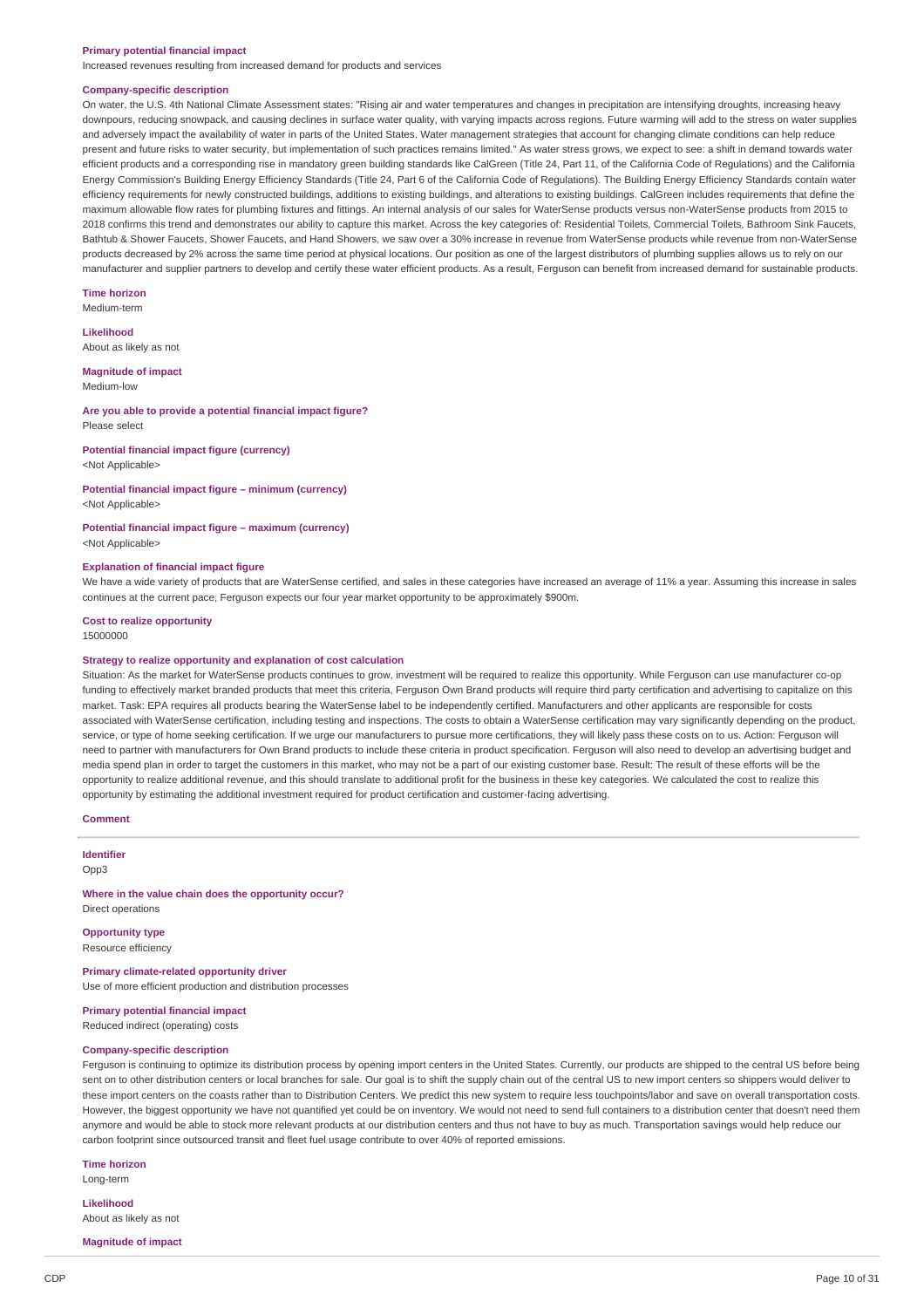#### Medium-high

# **Are you able to provide a potential financial impact figure?**

Yes, a single figure estimate

**Potential financial impact figure (currency)**

3000000

#### **Potential financial impact figure – minimum (currency)**

<Not Applicable>

# **Potential financial impact figure – maximum (currency)**

<Not Applicable>

#### **Explanation of financial impact figure**

We performed an internal analysis to create this estimate. Our calculations included cost of goods sold, internal ocean-rail savings, drayage, distribution center transfers, detention savings, operational costs savings and external storage savings. Ferguson has quantified this opportunity as \$3 million over the next four years, but the increased inventory efficiency mentioned above which is still unquantified may offer the largest opportunity for savings.

#### **Cost to realize opportunity**

 $\Omega$ 

#### **Strategy to realize opportunity and explanation of cost calculation**

Due to capacity constraints at existing DCs, import centers are currently being opened on both coasts. Therefore, no additional investment is needed to realize this opportunity, so we have calculated this as zero. To realize this opportunity, Ferguson elected to change shipping processes, receiving product (whether bathtubs, faucets, or other products) at the coastal import centers, before warehousing and/or transferring to the appropriate distribution center to meet inventory level requirements. The result is that Ferguson achieved a transportation savings and carbon savings from importing the product directly to the new import centers.

**Comment**

#### C3. Business Strategy

# C3.1

**(C3.1) Have climate-related risks and opportunities influenced your organization's strategy and/or financial planning?** Yes

# C3.1a

**(C3.1a) Does your organization use climate-related scenario analysis to inform its strategy?** Yes, qualitative and quantitative

# C3.1b

### **(C3.1b) Provide details of your organization's use of climate-related scenario analysis.**

| Climate-       | Details                                                                                                                                                                                                     |
|----------------|-------------------------------------------------------------------------------------------------------------------------------------------------------------------------------------------------------------|
| related        |                                                                                                                                                                                                             |
| scenarios      |                                                                                                                                                                                                             |
| and            |                                                                                                                                                                                                             |
| models         |                                                                                                                                                                                                             |
|                |                                                                                                                                                                                                             |
| applied        |                                                                                                                                                                                                             |
| <b>DDPP</b>    | Ferguson's scenario analysis considers a 2 degrees C scenario and a 4 degrees C scenario, which were chosen to contrast the substantial shifts needed to reach a 2 degree C scenario, as opposed            |
| <b>RCP 2.6</b> | to a business as usual scenario. Our analysis approach included tools from multiple scenarios including DDPP, RCP 2.6 and RCP 8.5. We considered the transition risks (policy and legal, technology,        |
| <b>RCP 8.5</b> | market, reputation) for each scenario, along with the impact quantification, timeline and potential result for Ferguson. Additionally, we analyzed the physical risks (both acute and chronic), quantifying |
|                | the impact, timeline and potential results for Ferguson. We also considered the opportunities to Ferguson in each scenario. We expected a market opportunity due to access to new investment                |
|                | markets, and increased revenue opportunities for products and services. We included impact quantification, timeline and potential result for each of these opportunities as well. The scenario analysis     |
|                | covered a timeline through 2050, with the majority of the risks and opportunities being experienced by Ferguson in less than 20 years. Subject matter experts from across the business were involved in     |
|                | the scenario analysis, including supply chain, business analytics, procurement, marketing, category management, finance, legal, communications, public relations and investor relations. The results of     |
|                | the scenario analysis showed risks in a 2 degree C scenario that would necessitate additional investment in sustainability initiatives if policy changes mandate corporate emissions reductions.            |
|                | Additionally, scenario analysis showed that we could be vulnerable to market shifts if consumers seek out products with lifecycle analysis and environmental product declarations. We identified that we    |
|                | could mitigate this risk by incorporating more products from the vendors that we carry and ensuring Ferguson is supporting policies that will help achieve a 2 degree C scenario. ii. The results of        |
|                | scenario analysis helped clarify the risks and opportunities that Ferquson could face in a business as usual scenario. Moving forward, the results of the scenario analysis will inform our business        |
|                | objectives and strategy by supporting policies and initiatives that will help achieve a 2 degree C scenario. The stakeholder interview process was a very valuable part of scenario analysis for Ferguson.  |
|                | The results of the scenario analysis were reviewed with our C-suite prior to receiving review by the Board of Directors and being publicly disclosed as part of the FY19 Annual Report of Account. We       |
|                | found that our strategy for incorporating energy efficiency in our operations was very beneficial in a 2 degree C scenario, and therefore any reductions that we are able to achieve proactively would not  |
|                | only drive operational efficiency but also better prepare us for possible mandates to reduce corporate carbon emissions. Ultimately, scenario analysis has provided additional support to the business      |
|                | case for projects and additional business buy-in. This added support has led to the approval of projects including lighting retrofits, HVAC upgrades and supported the purchase of green energy. iii. A     |
|                | specific case study where scenario analysis has informed our business strategy is online sustainable product training. After reviewing the results of scenario analysis, Ferguson identified an opportunity |
|                | to provide further associate training on sustainable products in order to meet changing customer expectations and anticipated market demands. The business developed a company-wide required                |
|                | training on sustainable products, and incorporated sustainable product marketing into our marketing plans that define the business strategy and our vendor engagement strategy. To learn even more          |
|                | from scenario analysis, Ferguson intends to disclose to a 1.5 degree C scenario in our FY20 Annual Report of Accounts. Scenario analysis will also inform our future goals for sustainability.              |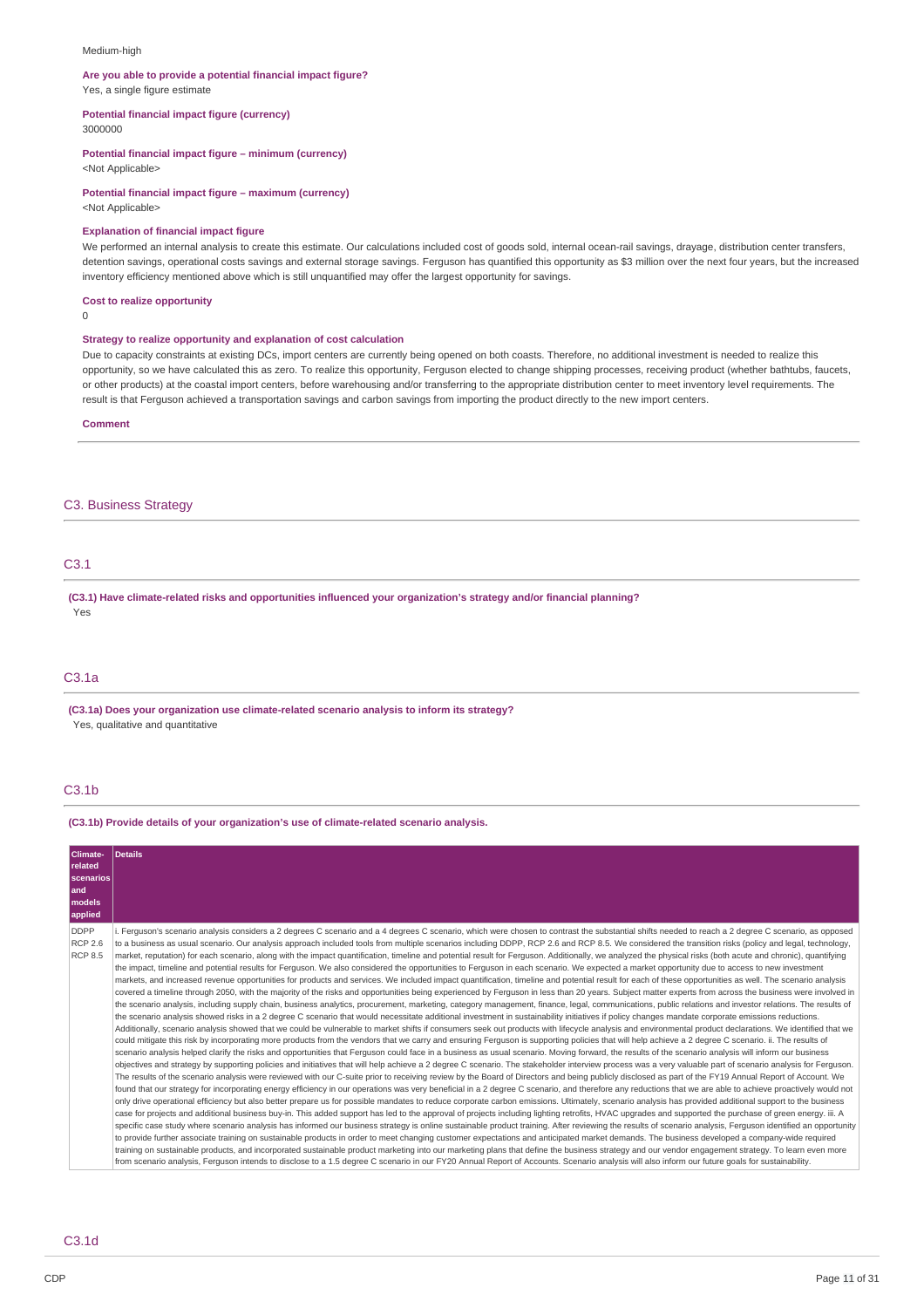### **(C3.1d) Describe where and how climate-related risks and opportunities have influenced your strategy.**

|                                             | related risks<br>and<br>opportunities<br><b>influenced</b><br>your strategy<br>in this area? | Have climate-Description of influence                                                                                                                                                                                                                                                                                                                                                                                                                                                                                                                                                                                                                                                                                                                                                                                                                                                                                                                                                                                                                                                                                                                                                                                                                                                                                                                                                                                                                    |
|---------------------------------------------|----------------------------------------------------------------------------------------------|----------------------------------------------------------------------------------------------------------------------------------------------------------------------------------------------------------------------------------------------------------------------------------------------------------------------------------------------------------------------------------------------------------------------------------------------------------------------------------------------------------------------------------------------------------------------------------------------------------------------------------------------------------------------------------------------------------------------------------------------------------------------------------------------------------------------------------------------------------------------------------------------------------------------------------------------------------------------------------------------------------------------------------------------------------------------------------------------------------------------------------------------------------------------------------------------------------------------------------------------------------------------------------------------------------------------------------------------------------------------------------------------------------------------------------------------------------|
| Products<br>and<br>services                 | Yes                                                                                          | Climate-related risks and opportunities have influenced our strategy for products and services. For example, Ferguson identified an opportunity to provide further associate training on<br>sustainable products in order to meet changing customer expectations and anticipated market demands. The business developed a company-wide required training on sustainable<br>products, and incorporated sustainable product marketing into our marketing plans that define the business strategy and our vendor engagement strategy. Specifically, Ferguson is<br>focused on improving offerings of products with Water Sense and Energy Star certification, as sustainable product certification may become a primary screening criteria for consumers<br>interested in higher energy efficiency. Therefore, our strategy for Ferguson branded products targets Water Sense as a minimum design standard for faucets and toilets and Energy Star<br>where applicable to the category. The proportion of sales in sustainable products is now a metric that is monitored by the business on an ongoing basis. Monitoring this metric will allow<br>us to react effectively to product trends and shape future marketing efforts and associate training to demonstrate leadership in the Sustainability space. Ferguson has the potential to<br>influence many consumers at the point of sale to purchase products that will reduce their emissions impact. |
| Supply<br>chain<br>and/or<br>value<br>chain | Yes                                                                                          | Ferguson will need to engage more with our supply chain and value chain to accurately assess our Scope 3 emissions and mitigate them. Therefore, internal discussions have begun<br>regarding considering supplier management of climate risks to reduce risk to business continuity. The business is transitioning to a new supplier management platform, which will allow<br>greater visibility to supplier progress in this area. This transition is scheduled for FY21.                                                                                                                                                                                                                                                                                                                                                                                                                                                                                                                                                                                                                                                                                                                                                                                                                                                                                                                                                                              |
| Investment Yes<br>in R&D                    |                                                                                              | Recognizing water resource management risks, our Waterworks business has collaborated with Mueller Systems to advance intelligent water metering and monitoring. Specifically, this<br>smart metering technology will be used to provide data insights into water utilities' distribution systems, resulting in leak detection, pressure monitoring and enhanced water quality. This<br>partnership is starting in 2020. Smarter water infrastructure technologies will be needed to better manage water as a resource in the context of a world with more water stress due to<br>climate change. https://www.wateronline.com/doc/mueller-and-ferguson-waterworks-announce-largest-deployment-of-remote-disconnect-meters-in-the-u-s-0001                                                                                                                                                                                                                                                                                                                                                                                                                                                                                                                                                                                                                                                                                                                |
| Operations Yes                              |                                                                                              | Climate-related risks and opportunities have influenced our strategy for our operations. Ferguson identified the need for sustainable investment strategies by incorporating energy<br>efficiency strategies in our own buildings- for example, our new headquarters building is pursuing Green Globes green building certification. The building is planned to be Green Globes<br>verified in the fall of 2020. Fleet opportunities are also being investigated by our Fleet Management team as part of our business strategy. Another area of our operations where climate-<br>related risks and opportunities were considered were the California Public Safety Power Shutoffs (PSPS), implemented by the California Public Utilities Commission in an effort to<br>mitigate wildfire risk. Due to the risk of branch or distribution center power outages, the business discussed resiliency strategies including the purchase of generators.                                                                                                                                                                                                                                                                                                                                                                                                                                                                                                        |

# C3.1e

### **(C3.1e) Describe where and how climate-related risks and opportunities have influenced your financial planning.**

| Financial          | <b>Description of influence</b>                                                                                                                                                                         |
|--------------------|---------------------------------------------------------------------------------------------------------------------------------------------------------------------------------------------------------|
| planning           |                                                                                                                                                                                                         |
| l elements         |                                                                                                                                                                                                         |
| <b>Ithat have</b>  |                                                                                                                                                                                                         |
| been               |                                                                                                                                                                                                         |
| <b>linfluenced</b> |                                                                                                                                                                                                         |
| Row Revenues       | Climate-related risks and opportunities have influenced Ferquson's financial planning in the following ways: - tracking sustainable product revenues (compared year over year) - potential access       |
| Capital            | to new markets (refreshed annually) -tracking lost revenue due to climate-related weather events (compared year over year) -integrating sustainability considerations into capital expenditures         |
|                    | expenditures (began integrating in 2018) -improved access to capital (have experienced over the past two years due to AAA MSCI rating). An example specific to Ferguson's financial planning is that we |
| Access to          | would experience improved access to capital from investors as a result of issuing a green bond or a sustainability-linked bond. This opportunity has influenced our financial planning looking          |
| capital            | ahead- we expect to further explore this opportunity within the next two years.                                                                                                                         |

# C3.1f

(C3.1f) Provide any additional information on how climate-related risks and opportunities have influenced your strategy and financial planning (optional).

# C4. Targets and performance

# C4.1

**(C4.1) Did you have an emissions target that was active in the reporting year?** Intensity target

# C4.1b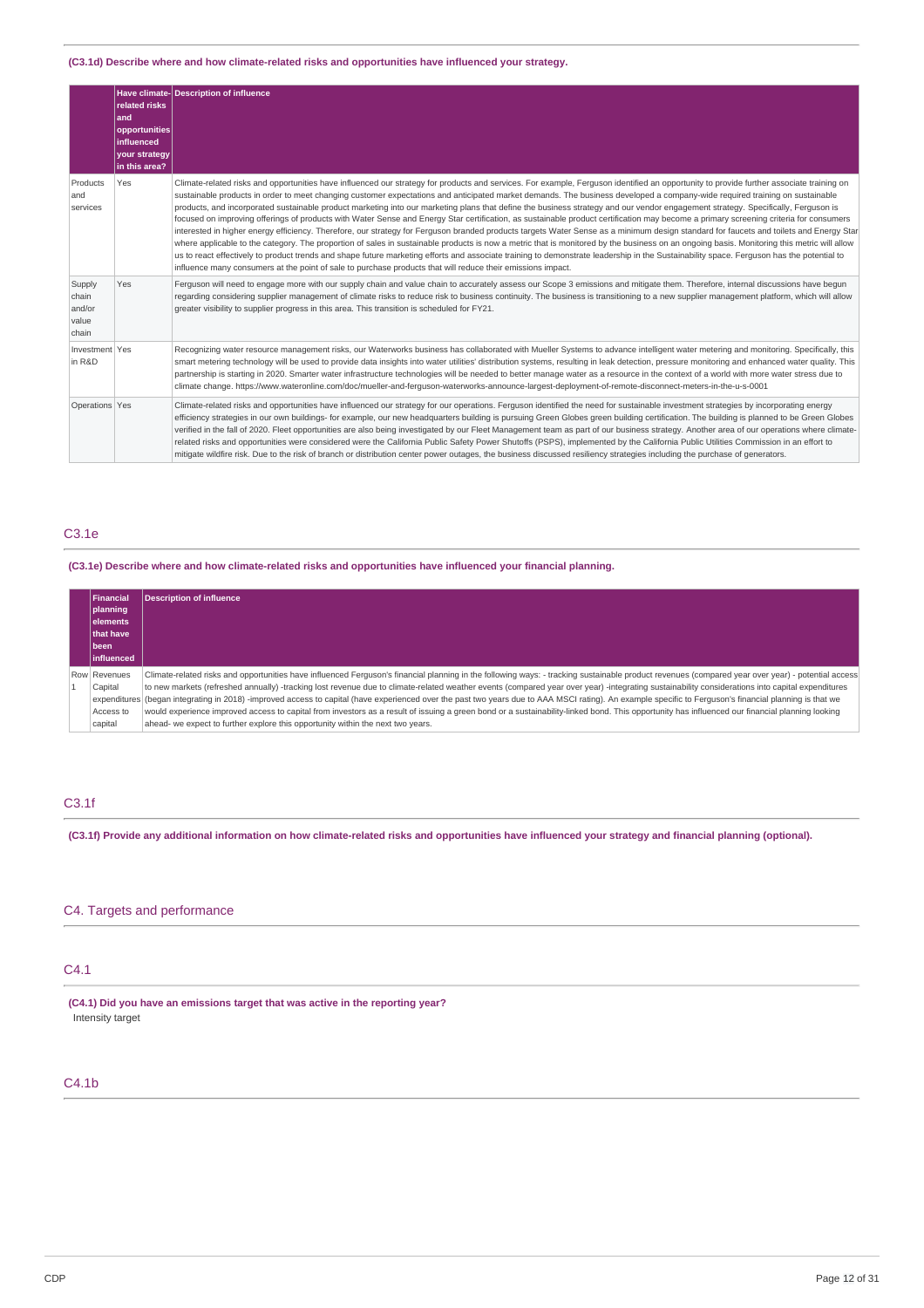**(C4.1b) Provide details of your emissions intensity target(s) and progress made against those target(s).**

**Target reference number** Int 1

**Year target was set** 2016

**Target coverage** Company-wide

**Scope(s) (or Scope 3 category)** Scope 1+2 (location-based) +3 (downstream)

#### **Intensity metric**

Other, please specify (Metric tons CO2e per million dollars USD)

**Base year** 2016

**Intensity figure in base year (metric tons CO2e per unit of activity)** 23.3

% of total base year emissions in selected Scope(s) (or Scope 3 category) covered by this intensity figure 100

**Target year** 2021

**Targeted reduction from base year (%)**

10

**Intensity figure in target year (metric tons CO2e per unit of activity) [auto-calculated]** 20.97

**% change anticipated in absolute Scope 1+2 emissions**

 $\theta$ 

**% change anticipated in absolute Scope 3 emissions**

 $\Omega$ 

**Intensity figure in reporting year (metric tons CO2e per unit of activity)** 20.4

**% of target achieved [auto-calculated]** 124.463519313305

**Target status in reporting year** Underway

**Is this a science-based target?**

No, but we anticipate setting one in the next 2 years

## **Please explain (including target coverage)**

Ferguson plc set a five-year target (from August 1, 2016 to July 31, 2021) to reduce carbon by 10 percent per \$m revenue. The time period for this goal was set to align with Ferguson plc's financial year. Performance at the end of 2017/2018, two years into the target period, was positive. There was a 9% improvement and this was achieved by each business setting its own targets for carbon to support the achievement of the Group goals. The value for the normalized based year emissions is given in metric tonnes of CO2e per million US dollars. The target includes Scope 3 emissions that are within Ferguson plc's reporting boundary: outsourced road-based transport and air/rail travel.

# C4.2

**(C4.2) Did you have any other climate-related targets that were active in the reporting year?** No other climate-related targets

# C4.3

(C4.3) Did you have emissions reduction initiatives that were active within the reporting year? Note that this can include those in the planning and/or **implementation phases.**

Yes

# C4.3a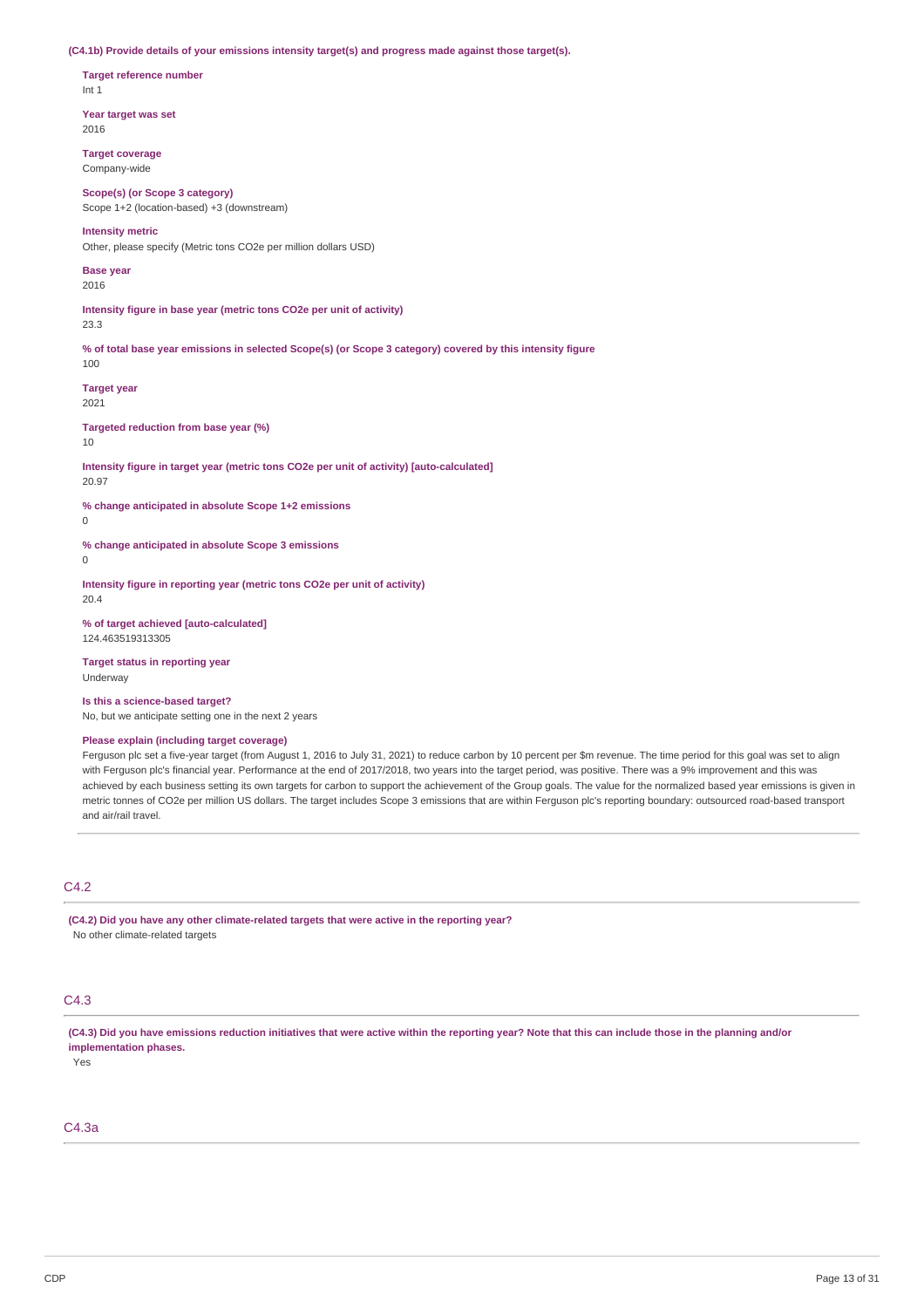#### (C4.3a) Identify the total number of initiatives at each stage of development, and for those in the implementation stages, the estimated CO2e savings.

|                           | Number of initiatives | Total estimated annual CO2e savings in metric tonnes CO2e (only for rows marked *) |
|---------------------------|-----------------------|------------------------------------------------------------------------------------|
| Under investigation       |                       | 5731.6                                                                             |
| To be implemented*        |                       | 2.4                                                                                |
| Implementation commenced* |                       |                                                                                    |
| Implemented*              |                       | 2089                                                                               |
| Not to be implemented     |                       |                                                                                    |

# C4.3b

**(C4.3b) Provide details on the initiatives implemented in the reporting year in the table below.**

## **Initiative category & Initiative type**

| Transportation | Other<br>Optimization<br>' (Natwork<br>please.<br>r chocitu.<br>1195198111 |
|----------------|----------------------------------------------------------------------------|
|----------------|----------------------------------------------------------------------------|

#### **Estimated annual CO2e savings (metric tonnes CO2e)** 2049

**Scope(s)**

# Scope 3

#### **Voluntary/Mandatory**

Voluntary

**Annual monetary savings (unit currency – as specified in C0.4)** 3000000

**Investment required (unit currency – as specified in C0.4)**  $\theta$ 

**Payback period**

<1 year

# **Estimated lifetime of the initiative**

16-20 years

### **Comment**

Through a network optimization project that shifted the supply chain out of the central US to two new import centers, Ferguson saved substantial emissions through avoided transportation. Now, shippers deliver product to these import centers on the coasts, rather than to Distribution Centers that are more centrally located. These transportation savings reduced our carbon footprint since outsourced transit and fleet fuel usage contribute to over 40% of reported emissions. This project is expected to yield over \$3M net savings over 4 years, based on internal analysis on savings from: cost of goods sold, internal ocean-rail savings, drayage, distribution center transfers, detention savings, operational expenditure impact, labor savings at former import center, external storage savings and miscellaneous operational cost savings.

# **Initiative category & Initiative type** Energy efficiency in production processes Electrification **Estimated annual CO2e savings (metric tonnes CO2e)** 40 **Scope(s)** Scope 1 **Voluntary/Mandatory** Voluntary **Annual monetary savings (unit currency – as specified in C0.4)** 32000 **Investment required (unit currency – as specified in C0.4)** 158000 **Payback period** 4-10 years **Estimated lifetime of the initiative** 6-10 years **Comment**

C4.3c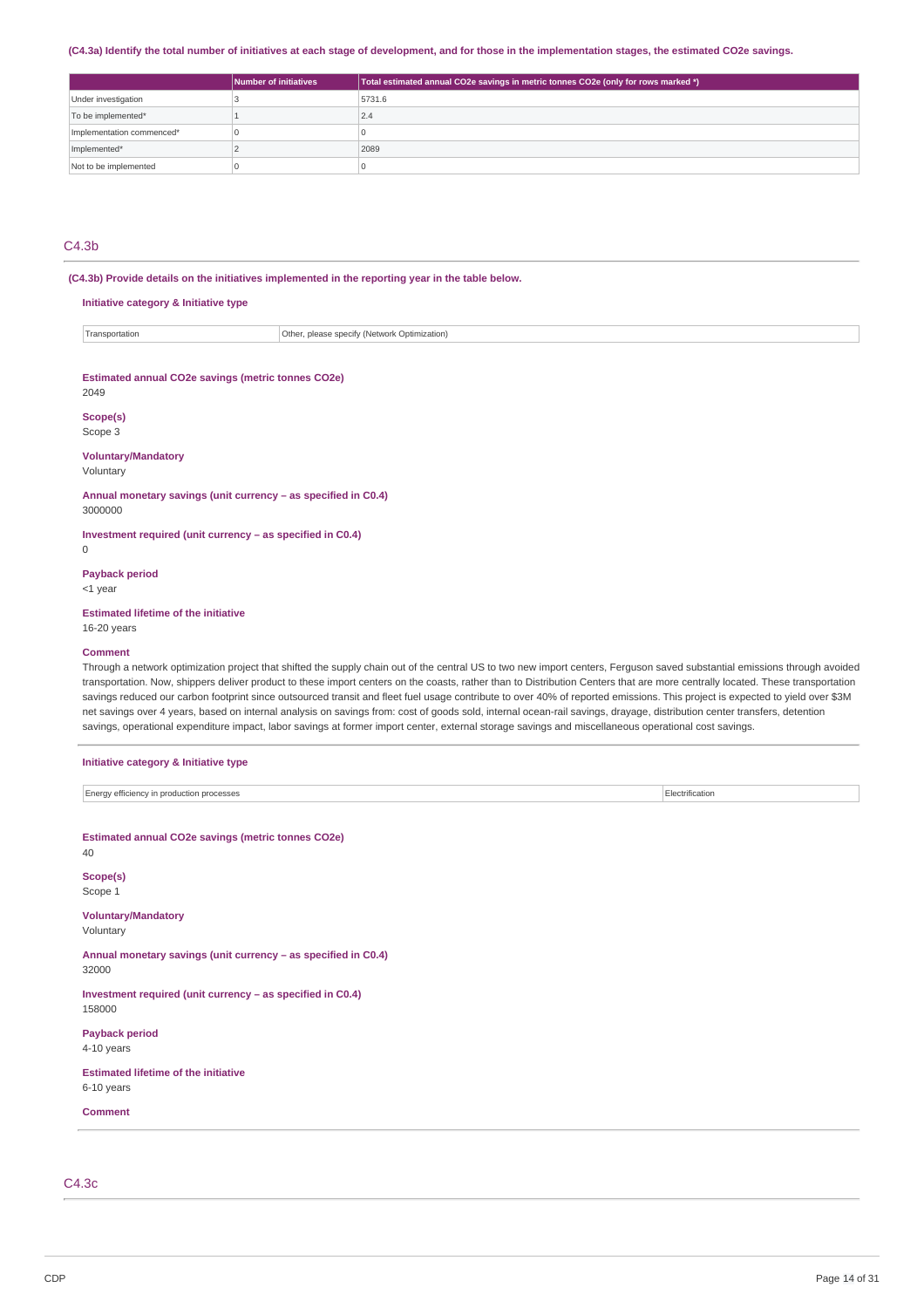# **(C4.3c) What methods do you use to drive investment in emissions reduction activities?**

| l Method                                             | <b>Comment</b>                                                                                                                                                                                                                                                                                                                          |
|------------------------------------------------------|-----------------------------------------------------------------------------------------------------------------------------------------------------------------------------------------------------------------------------------------------------------------------------------------------------------------------------------------|
| Compliance with regulatory<br>requirements/standards | In order to comply with requlations, investment is required for the maintenance of building appliances and company vehicles (both commercial fleet and company cars) which in turn is<br>being increasingly viewed as opportunity to install products or update assets to achieve both environmental goals and operations efficiencies. |
| Financial optimization<br>calculations               | The primary driver of investment in emissions reduction activities is the financial business case. These include ROI and IRR.                                                                                                                                                                                                           |
| Employee engagement                                  | The Group and business unit environmental performance team works with the businesses to raise awareness of the cost-saving initiatives that will support the environmental targets.<br>Additionally, associate engagement takes place through integrating sustainability into our internal communications plan for the year.            |
| Internal<br>incentives/recognition<br>programs       | A number of employees at Ferguson plc and the individual business units are incentivised to deliver against environmental targets. This promotes the development of business cases<br>to secure investment in emissions reduction activities.                                                                                           |
| Internal finance<br>mechanisms                       | Members of the Environmental performance team are also included in Finance Committee notifications so that they can review the proposed capital expenditure and propose<br>improvements to the project that would lower the carbon footprint.                                                                                           |
| Employee engagement                                  | A Sustainability Champions Team was formed to encourage associate engagement on environmental issues including climate change. We created a platform for like-minded<br>associates throughout the business to share ideas and best practices.                                                                                           |

# C4.5

(C4.5) Do you classify any of your existing goods and/or services as low-carbon products or do they enable a third party to avoid GHG emissions? Yes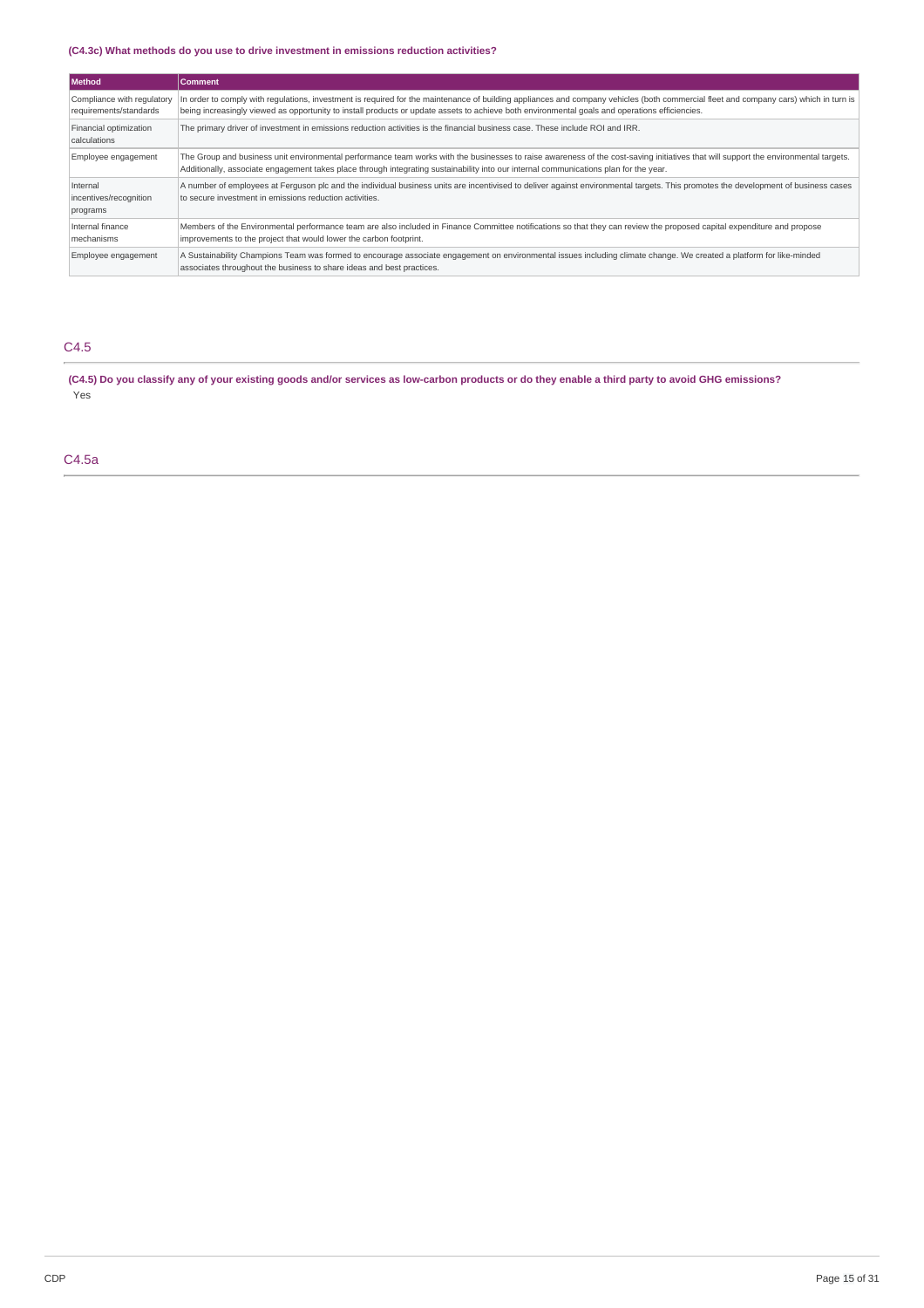(C4.5a) Provide details of your products and/or services that you classify as low-carbon products or that enable a third party to avoid GHG emissions.

#### **Level of aggregation** Product

#### **Description of product/Group of products**

Our HVAC business provided comprehensive product design and installation consultation to Mechanical Solutions LLC (based in Richmond, Virginia) for a highly specialised job. The requirements were to provide heating and cooling for a building originally constructed in 1828. The owners of the old hospital chose to renovate the former administration office and turn it into a boutique hotel, The Blackburn Inn. Included in that renovation was the need for a quiet, efficient HVAC system. It was agreed a Variable Refrigerant Flow ("VRF") system was the best solution and Ferguson HVAC's VRF division, which consists of engineers and factory trained certified product specialists, partnered with Mechanical Solutions to deliver a VRF system that met their requirements, including maintaining the historic integrity of the building. Because Ferguson HVAC has a dedicated VRF team, associates were involved from the initial design phase through delivery and installation, conducting several site visits and walkthroughs to ensure Mechanical Solution's success. Ferguson provided equipment and ancillary products, including 70 indoor units, to keep the common areas and 49 hotel rooms comfortable. This new HVAC system reduced emissions associated with heating and cooling the old building.

# **Are these low-carbon product(s) or do they enable avoided emissions?**

Avoided emissions

**Taxonomy, project or methodology used to classify product(s) as low-carbon or to calculate avoided emissions** Estimating and Reporting the Comparative Emissions Impacts of Products (WRI)

**% revenue from low carbon product(s) in the reporting year** 10

**% of total portfolio value** <Not Applicable>

**Asset classes/ product types** <Not Applicable>

#### **Comment**

Over ten percent of revenue came from sustainable products.

**Level of aggregation** Group of products

#### **Description of product/Group of products**

Ferguson US offers a range of products that decrease a customer's carbon footprint, including programmable thermostats, high efficiency HVAC products, and high efficiency lighting.

**Are these low-carbon product(s) or do they enable avoided emissions?**

Avoided emissions

**Taxonomy, project or methodology used to classify product(s) as low-carbon or to calculate avoided emissions** Green Bond Principles (ICMA)

**% revenue from low carbon product(s) in the reporting year**

10

**% of total portfolio value** <Not Applicable>

#### **Asset classes/ product types** <Not Applicable>

#### **Comment**

We are working on internal reporting to quantify the carbon reduction achieved through these products.

#### C5. Emissions methodology

# C5.1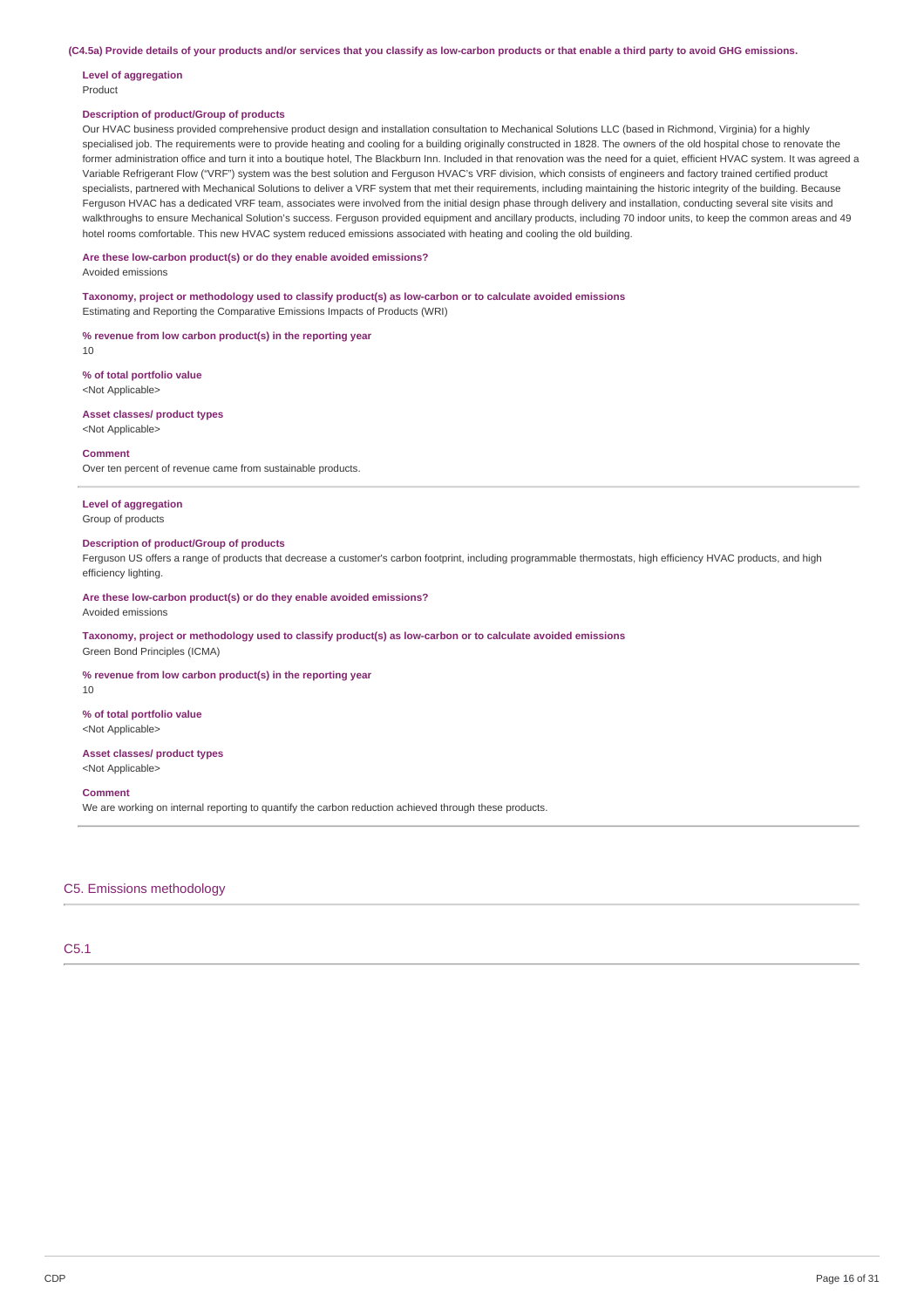### **(C5.1) Provide your base year and base year emissions (Scopes 1 and 2).**

#### **Scope 1**

**Base year start**

August 1 2015

**Base year end** July 31 2016

**Base year emissions (metric tons CO2e)** 173191

#### **Comment**

**Scope 2 (location-based)**

**Base year start** August 1 2015

**Base year end** July 31 2016

**Base year emissions (metric tons CO2e)** 126981

**Comment**

# **Scope 2 (market-based)**

**Base year start** August 1 2015

**Base year end** July 31 2016

# **Base year emissions (metric tons CO2e)**

0

#### **Comment**

N/A. We do not currently report using market-based emissions factors.

# C5.2

(C5.2) Select the name of the standard, protocol, or methodology you have used to collect activity data and calculate emissions.

Defra Voluntary 2017 Reporting Guidelines

IEA CO2 Emissions from Fuel Combustion

IPCC Guidelines for National Greenhouse Gas Inventories, 2006

The Greenhouse Gas Protocol: A Corporate Accounting and Reporting Standard (Revised Edition)

# C6. Emissions data

# C6.1

**(C6.1) What were your organization's gross global Scope 1 emissions in metric tons CO2e?**

### **Reporting year**

**Gross global Scope 1 emissions (metric tons CO2e)** 182117

**Start date**

<Not Applicable>

**End date** <Not Applicable>

#### **Comment**

C6.2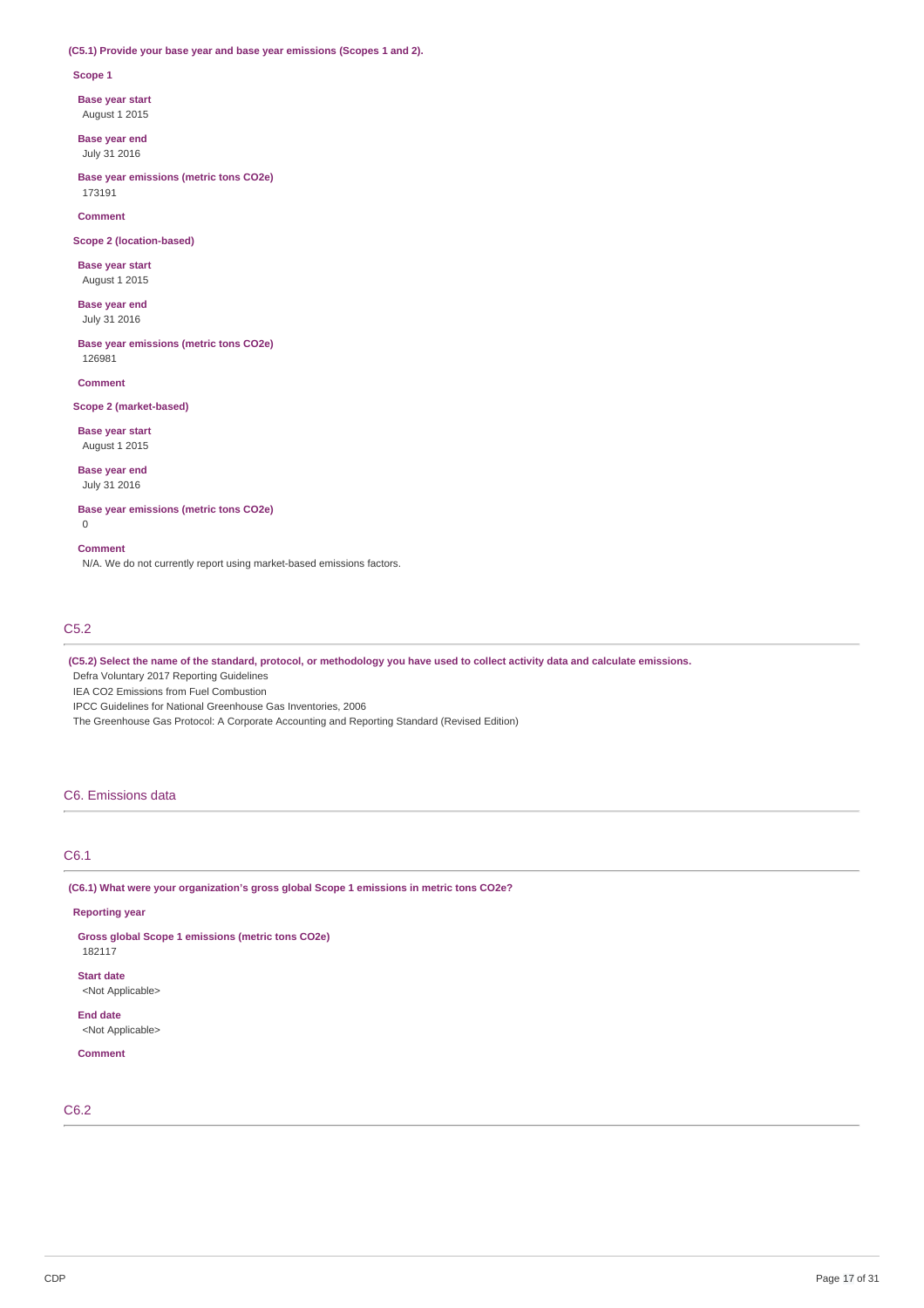#### **(C6.2) Describe your organization's approach to reporting Scope 2 emissions.**

#### **Row 1**

#### **Scope 2, location-based**

We are reporting a Scope 2, location-based figure

#### **Scope 2, market-based**

We are reporting a Scope 2, market-based figure

#### **Comment**

We are reporting Scope 2 market-based figures for UK.

# C6.3

**(C6.3) What were your organization's gross global Scope 2 emissions in metric tons CO2e?**

#### **Reporting year**

**Scope 2, location-based** 100345

**Scope 2, market-based (if applicable)** 97882

**Start date** <Not Applicable>

**End date** <Not Applicable>

#### **Comment**

Approximately 10,000,000 kWh UK electricity sourced from green sources.

# C6.4

(C6.4) Are there any sources (e.g. facilities, specific GHGs, activities, geographies, etc.) of Scope 1 and Scope 2 emissions that are within your selected reporting **boundary which are not included in your disclosure?** No

# C6.5

**(C6.5) Account for your organization's gross global Scope 3 emissions, disclosing and explaining any exclusions.**

## **Purchased goods and services**

**Evaluation status**

Not relevant, explanation provided

**Metric tonnes CO2e** <Not Applicable>

#### **Emissions calculation methodology**

<Not Applicable>

**Percentage of emissions calculated using data obtained from suppliers or value chain partners** <Not Applicable>

#### **Please explain**

This category is not material in comparison to the products that we sell.

# **Capital goods**

**Evaluation status** Not relevant, explanation provided

# **Metric tonnes CO2e**

<Not Applicable>

# **Emissions calculation methodology**

<Not Applicable>

**Percentage of emissions calculated using data obtained from suppliers or value chain partners** <Not Applicable>

#### **Please explain**

This category is not material in comparison to the products that we sell.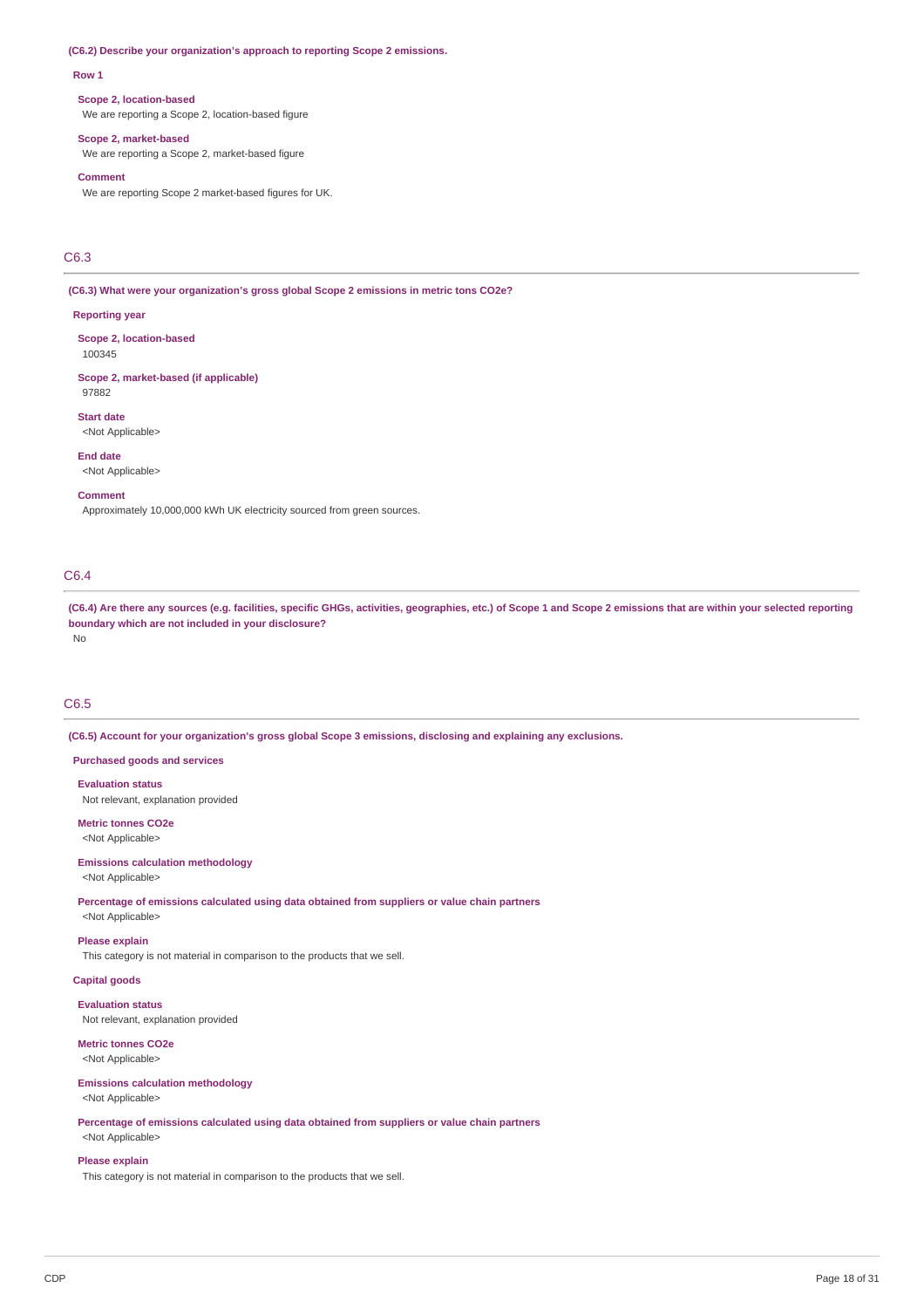#### **Fuel-and-energy-related activities (not included in Scope 1 or 2)**

#### **Evaluation status**

Not relevant, explanation provided

**Metric tonnes CO2e**

# <Not Applicable>

# **Emissions calculation methodology**

<Not Applicable>

#### **Percentage of emissions calculated using data obtained from suppliers or value chain partners**

<Not Applicable>

#### **Please explain**

We do not have fuel and energy related activities outside of Scope 1 and 2.

#### **Upstream transportation and distribution**

**Evaluation status** Relevant, not yet calculated

### **Metric tonnes CO2e**

<Not Applicable>

#### **Emissions calculation methodology**

<Not Applicable>

#### **Percentage of emissions calculated using data obtained from suppliers or value chain partners**

<Not Applicable>

#### **Please explain**

Work is ongoing to communicate with upstream supply chain partners to capture this info.

#### **Waste generated in operations**

**Evaluation status**

Not relevant, calculated

#### **Metric tonnes CO2e**

 $\Omega$ 

#### **Emissions calculation methodology**

EPA WARM Model v15 helps calculate emissions from waste management: https://www.epa.gov/warm/versions-waste-reduction-model-warm#15 17,915 tons of recycled corrugated containers saves 3.14 tCO2e per ton. 52,487 tons of mixed MSW emits .36 tCO2e per ton. Approximating all reported recycling tons as corrugated containers and approximating all landfilled waste as mixed MSW. Net impact of -37,419 tCO2e, but landfilling has an impact of +18,750tCO2e which is <5% of Ferguson's emissions footprint

#### **Percentage of emissions calculated using data obtained from suppliers or value chain partners**

100

# **Please explain**

Waste volumes provided by national waste broker

# **Business travel**

**Evaluation status**

Relevant, calculated

# **Metric tonnes CO2e**

# **Emissions calculation methodology**

**Percentage of emissions calculated using data obtained from suppliers or value chain partners** 100

#### **Please explain**

**Employee commuting**

# **Evaluation status**

Not relevant, explanation provided

# **Metric tonnes CO2e** <Not Applicable>

**Emissions calculation methodology** <Not Applicable>

**Percentage of emissions calculated using data obtained from suppliers or value chain partners**

# <Not Applicable> **Please explain**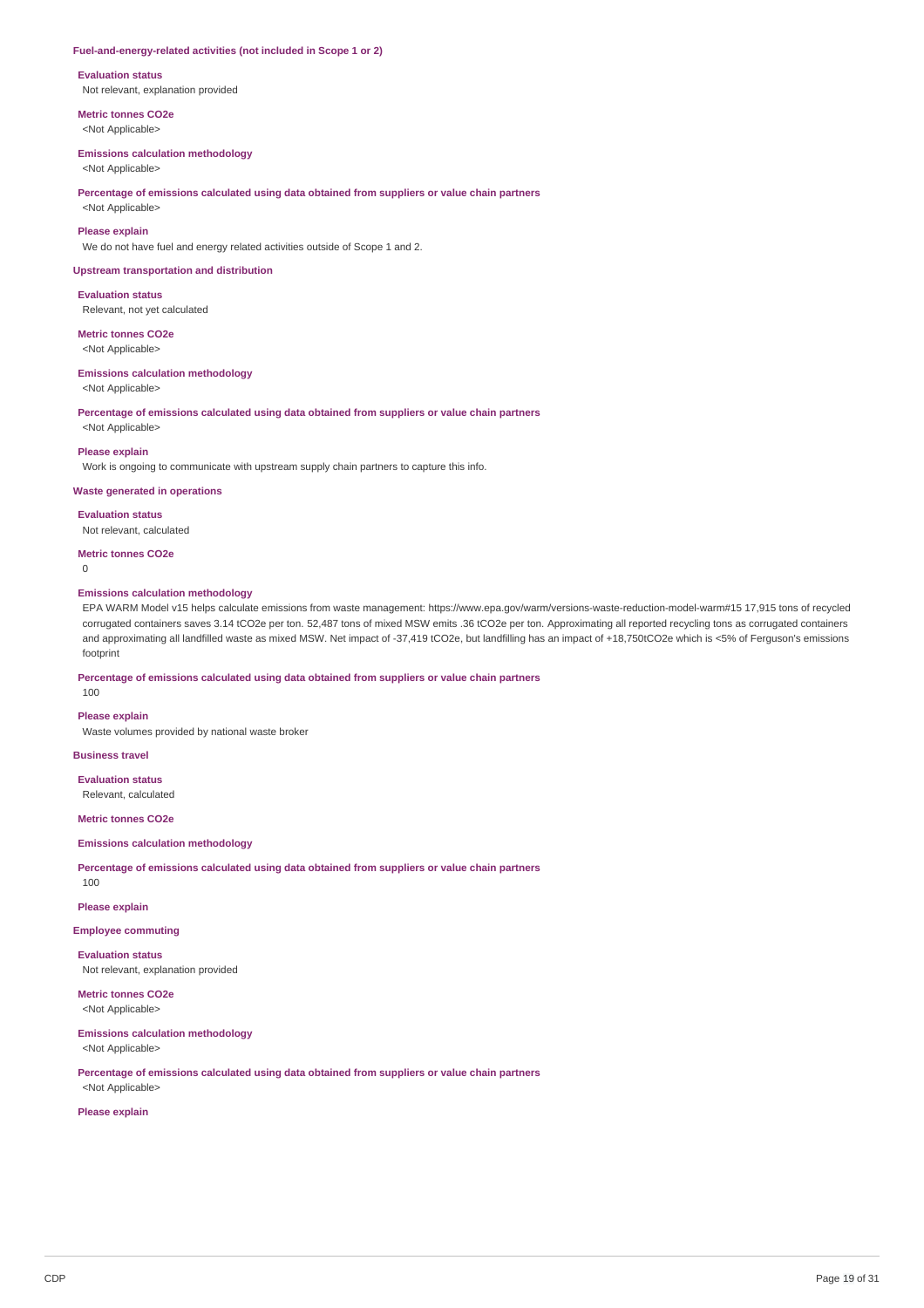#### **Upstream leased assets**

**Evaluation status** Not relevant, explanation provided

**Metric tonnes CO2e** <Not Applicable>

#### **Emissions calculation methodology**

<Not Applicable>

**Percentage of emissions calculated using data obtained from suppliers or value chain partners** <Not Applicable>

#### **Please explain**

Ferguson's reporting boundary includes the emissions from leased assets in Scope 1 and 2.

#### **Downstream transportation and distribution**

**Evaluation status** Relevant, calculated

#### **Metric tonnes CO2e**

#### **Emissions calculation methodology**

**Percentage of emissions calculated using data obtained from suppliers or value chain partners**

#### **Please explain**

**Processing of sold products**

#### **Evaluation status**

Not relevant, explanation provided

# **Metric tonnes CO2e**

<Not Applicable>

# **Emissions calculation methodology**

<Not Applicable>

**Percentage of emissions calculated using data obtained from suppliers or value chain partners**

<Not Applicable>

# **Please explain**

The majority of products that Ferguson sells are finished.

# **Use of sold products**

**Evaluation status** Relevant, not yet calculated

# **Metric tonnes CO2e**

<Not Applicable>

# **Emissions calculation methodology**

<Not Applicable>

**Percentage of emissions calculated using data obtained from suppliers or value chain partners** <Not Applicable>

# **Please explain**

There are ongoing efforts to calculate the environmental impacts of the products that Ferguson sells such as appliances and water heaters.

# **End of life treatment of sold products**

**Evaluation status**

# Relevant, not yet calculated

**Metric tonnes CO2e**

# <Not Applicable> **Emissions calculation methodology**

<Not Applicable>

# **Percentage of emissions calculated using data obtained from suppliers or value chain partners**

<Not Applicable>

# **Please explain**

Ferguson is looking for ways to quantify these emissions.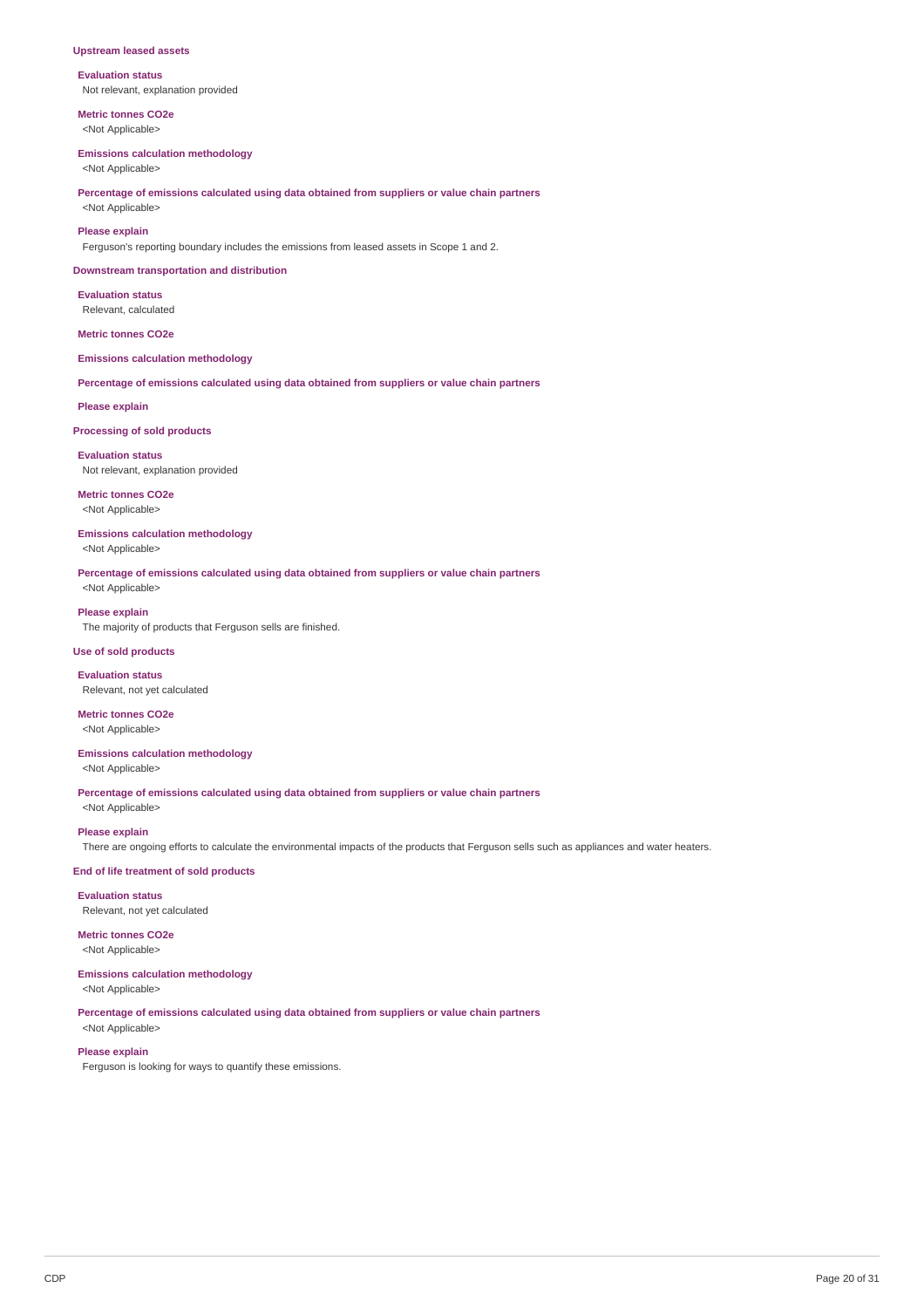#### **Downstream leased assets**

**Evaluation status** Not relevant, explanation provided

**Metric tonnes CO2e** <Not Applicable>

#### **Emissions calculation methodology**

<Not Applicable>

#### **Percentage of emissions calculated using data obtained from suppliers or value chain partners** <Not Applicable>

**Please explain**

Ferguson does not have downstream leased assets.

#### **Franchises**

**Evaluation status** Not relevant, explanation provided

**Metric tonnes CO2e** <Not Applicable>

#### **Emissions calculation methodology**

<Not Applicable>

### **Percentage of emissions calculated using data obtained from suppliers or value chain partners** <Not Applicable>

**Please explain** Ferguson has no franchises.

#### **Investments**

**Evaluation status** Not evaluated

**Metric tonnes CO2e** <Not Applicable>

#### **Emissions calculation methodology**

<Not Applicable>

**Percentage of emissions calculated using data obtained from suppliers or value chain partners** <Not Applicable>

### **Please explain**

Ferguson is prioritizing the analysis of impact of products and the end of life treatment of these products.

#### **Other (upstream)**

**Evaluation status**

**Metric tonnes CO2e** <Not Applicable>

#### **Emissions calculation methodology**

<Not Applicable>

**Percentage of emissions calculated using data obtained from suppliers or value chain partners** <Not Applicable>

**Please explain**

#### **Other (downstream)**

**Evaluation status**

**Metric tonnes CO2e** <Not Applicable>

#### **Emissions calculation methodology** <Not Applicable>

**Percentage of emissions calculated using data obtained from suppliers or value chain partners** <Not Applicable>

#### **Please explain**

# C6.7

**(C6.7) Are carbon dioxide emissions from biogenic carbon relevant to your organization?** No

C6.10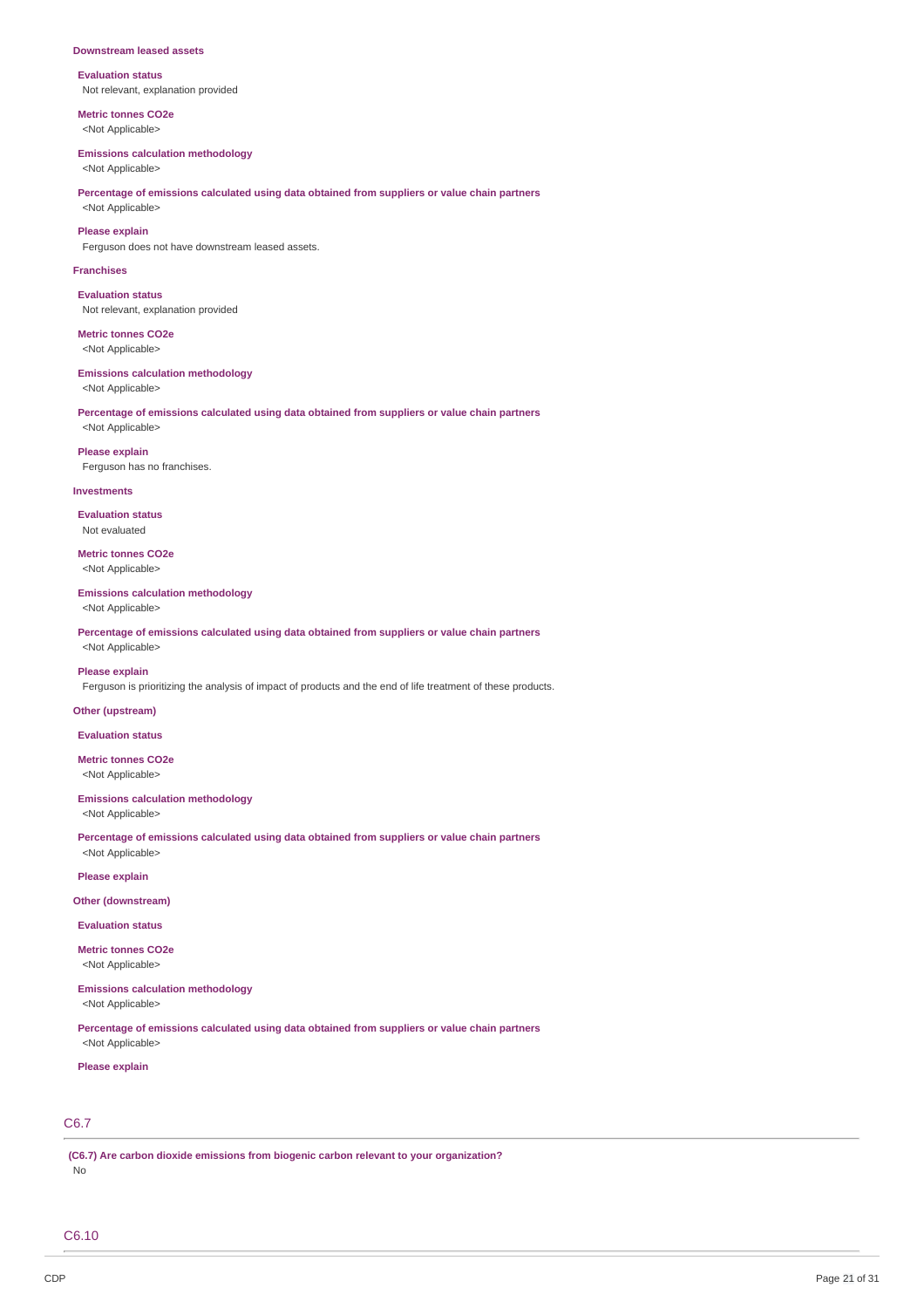(C6.10) Describe your gross global combined Scope 1 and 2 emissions for the reporting year in metric tons CO2e per unit currency total revenue and provide any **additional intensity metrics that are appropriate to your business operations.**

# **Intensity figure**

12.8

**Metric numerator (Gross global combined Scope 1 and 2 emissions, metric tons CO2e)** 279998

**Metric denominator**

Other, please specify (million dollars USD revenue)

**Metric denominator: Unit total** 21847.57

**Scope 2 figure used** Market-based

**% change from previous year** 8

**Direction of change** Decreased

# **Reason for change**

The UK business opted for an emissions reduction activity of sourcing more green energy in the UK. Following this action, scope 2 emissions were reduced due to the increased sourcing of green energy in the UK

# C7. Emissions breakdowns

# C7.1

**(C7.1) Does your organization break down its Scope 1 emissions by greenhouse gas type?** No

# C7.2

#### **(C7.2) Break down your total gross global Scope 1 emissions by country/region.**

| <b>Country/Region</b>                                | Scope 1 emissions (metric tons CO2e) |
|------------------------------------------------------|--------------------------------------|
| United States of America                             | 152932                               |
| United Kingdom of Great Britain and Northern Ireland | 17732                                |
| Canada                                               | 11440                                |

# C7.3

**(C7.3) Indicate which gross global Scope 1 emissions breakdowns you are able to provide.** By business division By activity

# C7.3a

#### **(C7.3a) Break down your total gross global Scope 1 emissions by business division.**

| <b>Business division</b> | Scope 1 emissions (metric ton CO2e) |
|--------------------------|-------------------------------------|
| Ferguson                 | 152932                              |
| Wolseley UK              | 17732                               |
| Wolseley Canada          | 11440                               |

# C7.3c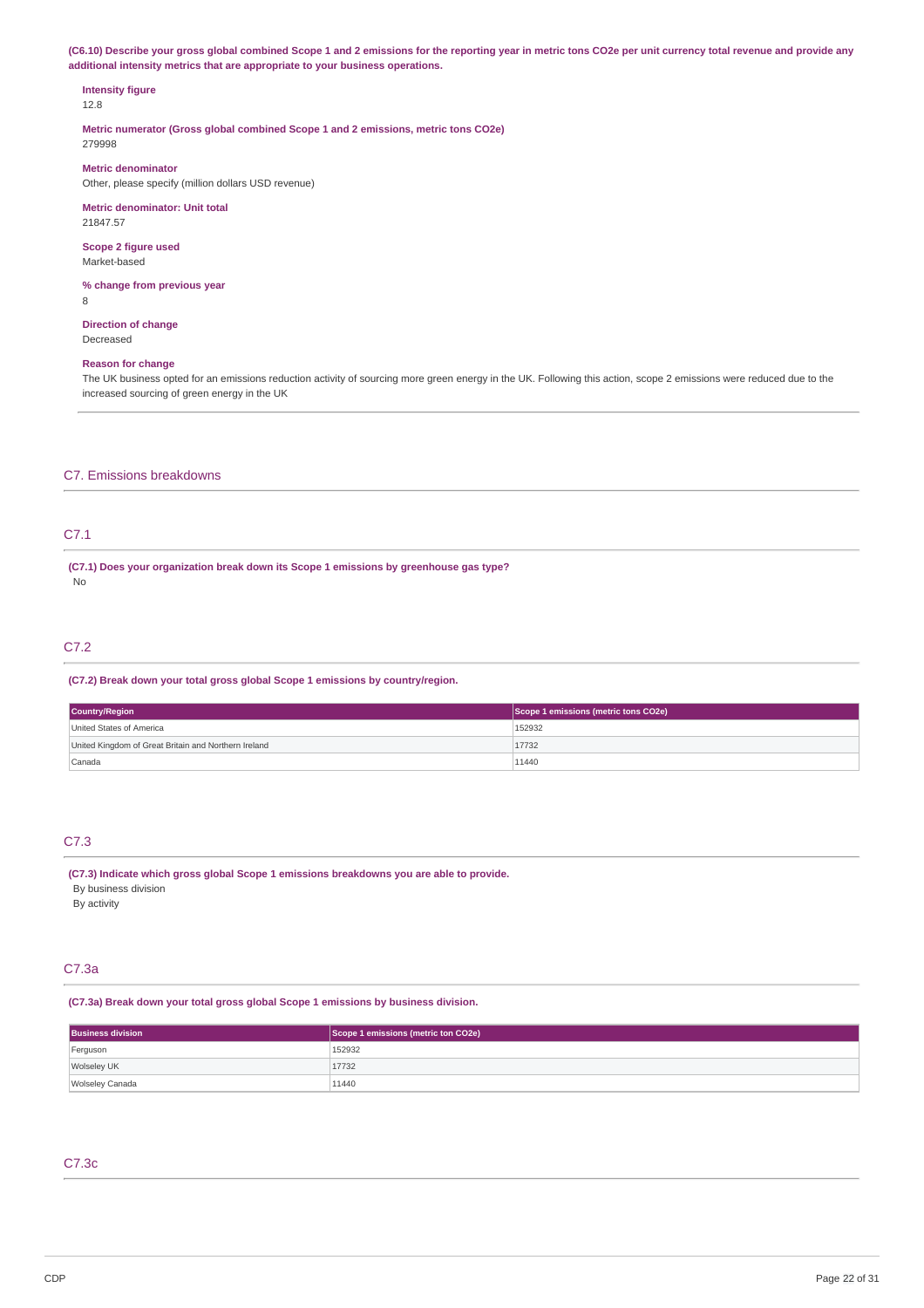### **(C7.3c) Break down your total gross global Scope 1 emissions by business activity.**

| Activity                     | Scope 1 emissions (metric tons CO2e) |
|------------------------------|--------------------------------------|
| Natural gas                  | 47109                                |
| Forklift - Liquefied Propane | 8077                                 |
| Forklift - Diesel            | 1123                                 |
| Forklift - Gas               | 34                                   |
| Goods Transport - Diesel     | 97170                                |
| Goods Transport - Gas        | 16024                                |
| People Transport - Diesel    | 3284                                 |
| People Transport - Gas       | 4760                                 |
| Refrigerant Leakage          | 4407                                 |

# C7.5

# **(C7.5) Break down your total gross global Scope 2 emissions by country/region.**

| Country/Region                                          | (metric tons CO2e) | (metric tons CO2e) | Scope 2, location-based Scope 2, market-based Purchased and consumed electricity,<br>heat, steam or cooling (MWh) | <b>Purchased and consumed low-carbon electricity, heat, steam or cooling</b><br>accounted for in Scope 2 market-based approach (MWh) |
|---------------------------------------------------------|--------------------|--------------------|-------------------------------------------------------------------------------------------------------------------|--------------------------------------------------------------------------------------------------------------------------------------|
| United States of America                                | 90942              |                    | 216066                                                                                                            |                                                                                                                                      |
| United Kingdom of Great<br>Britain and Northern Ireland | 5969               | 3506               | 14239                                                                                                             | 10004                                                                                                                                |
| Canada                                                  | 3396               |                    | 23167                                                                                                             |                                                                                                                                      |

# C7.6

# **(C7.6) Indicate which gross global Scope 2 emissions breakdowns you are able to provide.**

By business division

By activity

# C7.6a

# **(C7.6a) Break down your total gross global Scope 2 emissions by business division.**

| <b>Business division</b> | Scope 2, location-based (metric tons CO2e) | Scope 2, market-based (metric tons CO2e) |
|--------------------------|--------------------------------------------|------------------------------------------|
| Ferguson                 | 90942                                      |                                          |
| Wolseley UK              | 5969                                       | 3505.8                                   |
| Wolseley Canada          | 3396                                       |                                          |

# C7.6c

#### **(C7.6c) Break down your total gross global Scope 2 emissions by business activity.**

| <b>Activity</b> | Scope 2, location-based (metric tons CO2e) | Scope 2, market-based (metric tons CO2e) |
|-----------------|--------------------------------------------|------------------------------------------|
| Electricity Use | 100345                                     | 97882                                    |

# C7.9

(C7.9) How do your gross global emissions (Scope 1 and 2 combined) for the reporting year compare to those of the previous reporting year? Decreased

# C7.9a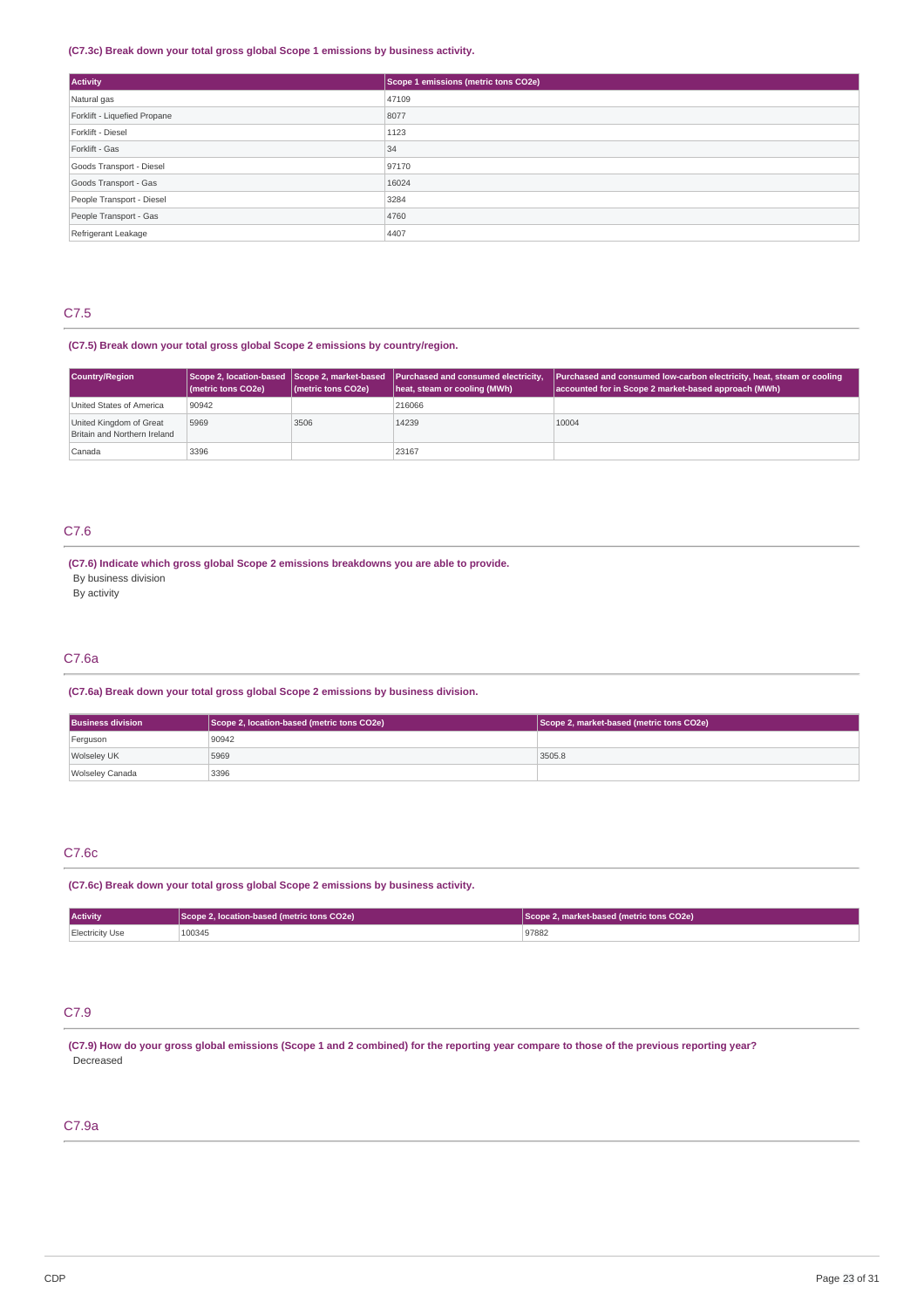### (C7.9a) Identify the reasons for any change in your gross global emissions (Scope 1 and 2 combined), and for each of them specify how your emissions compare **to the previous year.**

|                                            | Change in emissions (metric tons Direction of<br>CO <sub>2e</sub> ) | change                 | <b>Emissions value</b><br>(percentage) | Please explain calculation                                                                                   |
|--------------------------------------------|---------------------------------------------------------------------|------------------------|----------------------------------------|--------------------------------------------------------------------------------------------------------------|
| Change in renewable energy<br>consumption  | 2463                                                                | Decreased              | 0.87                                   | More renewable energy used in UK. Prev year scope $1 + 2 = 175,564 + 107,352$<br>2463/(175564+107352)*100% = |
| Other emissions reduction<br>activities    |                                                                     | $<$ Not<br>Applicable> |                                        |                                                                                                              |
| Divestment                                 |                                                                     | $<$ Not<br>Applicable> |                                        |                                                                                                              |
| Acquisitions                               |                                                                     | $<$ Not<br>Applicable> |                                        |                                                                                                              |
| Mergers                                    |                                                                     | $<$ Not<br>Applicable> |                                        |                                                                                                              |
| Change in output                           |                                                                     | $<$ Not<br>Applicable> |                                        |                                                                                                              |
| Change in methodology                      |                                                                     | $<$ Not<br>Applicable> |                                        |                                                                                                              |
| Change in boundary                         |                                                                     | $<$ Not<br>Applicable> |                                        |                                                                                                              |
| Change in physical operating<br>conditions |                                                                     | $<$ Not<br>Applicable> |                                        |                                                                                                              |
| Unidentified                               |                                                                     | $<$ Not<br>Applicable> |                                        |                                                                                                              |
| Other                                      |                                                                     | $<$ Not<br>Applicable> |                                        |                                                                                                              |

# C7.9b

(C7.9b) Are your emissions performance calculations in C7.9 and C7.9a based on a location-based Scope 2 emissions figure or a market-based Scope 2 **emissions figure?**

Market-based

# C8. Energy

# C8.1

**(C8.1) What percentage of your total operational spend in the reporting year was on energy?** More than 0% but less than or equal to 5%

# C8.2

### **(C8.2) Select which energy-related activities your organization has undertaken.**

|                                                    | Indicate whether your organization undertook this energy-related activity in the reporting year |
|----------------------------------------------------|-------------------------------------------------------------------------------------------------|
| Consumption of fuel (excluding feedstocks)         | Yes                                                                                             |
| Consumption of purchased or acquired electricity   | Yes                                                                                             |
| Consumption of purchased or acquired heat          | <b>No</b>                                                                                       |
| Consumption of purchased or acquired steam         | <b>No</b>                                                                                       |
| Consumption of purchased or acquired cooling       | <b>No</b>                                                                                       |
| Generation of electricity, heat, steam, or cooling | N <sub>0</sub>                                                                                  |

# C8.2a

**(C8.2a) Report your organization's energy consumption totals (excluding feedstocks) in MWh.**

|                                                         | <b>Heating value</b>            |                           |                           | MWh from renewable sources MWh from non-renewable sources Total (renewable and non-renewable) MWh |
|---------------------------------------------------------|---------------------------------|---------------------------|---------------------------|---------------------------------------------------------------------------------------------------|
| Consumption of fuel (excluding feedstock)               | Unable to confirm heating value |                           | 238449                    | 238449                                                                                            |
| Consumption of purchased or acquired electricity        | <not applicable=""></not>       | 10004                     | 253474                    | 263479                                                                                            |
| Consumption of purchased or acquired heat               | <not applicable=""></not>       | <not applicable=""></not> | <not applicable=""></not> | <not applicable=""></not>                                                                         |
| Consumption of purchased or acquired steam              | <not applicable=""></not>       | <not applicable=""></not> | <not applicable=""></not> | <not applicable=""></not>                                                                         |
| Consumption of purchased or acquired cooling            | <not applicable=""></not>       | <not applicable=""></not> | <not applicable=""></not> | <not applicable=""></not>                                                                         |
| Consumption of self-generated non-fuel renewable energy | <not applicable=""></not>       | <not applicable=""></not> | <not applicable=""></not> | <not applicable=""></not>                                                                         |
| Total energy consumption                                | <not applicable=""></not>       | 10004                     | 491924                    | 501928                                                                                            |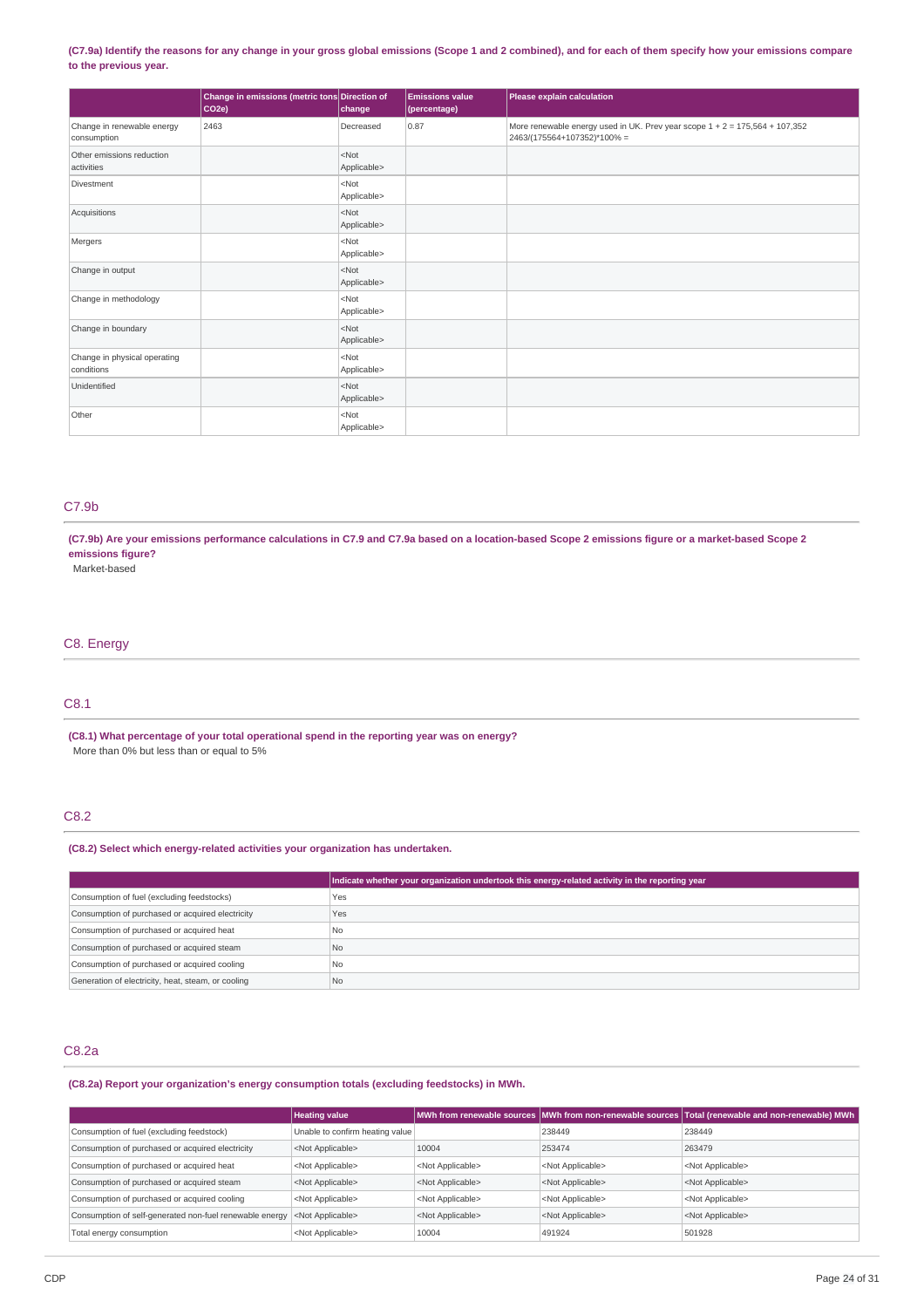# C8.2b

**(C8.2b) Select the applications of your organization's consumption of fuel.**

|                                                         | Indicate whether your organization undertakes this fuel application |
|---------------------------------------------------------|---------------------------------------------------------------------|
| Consumption of fuel for the generation of electricity   | l No                                                                |
| Consumption of fuel for the generation of heat          | Yes                                                                 |
| Consumption of fuel for the generation of steam         | l No                                                                |
| Consumption of fuel for the generation of cooling       | No                                                                  |
| Consumption of fuel for co-generation or tri-generation | <b>No</b>                                                           |

# C8.2c

**(C8.2c) State how much fuel in MWh your organization has consumed (excluding feedstocks) by fuel type.**

| <b>Fuels (excluding feedstocks)</b><br>Natural Gas                                                                                       |
|------------------------------------------------------------------------------------------------------------------------------------------|
| <b>Heating value</b><br>Unable to confirm heating value                                                                                  |
| Total fuel MWh consumed by the organization<br>238449                                                                                    |
| MWh fuel consumed for self-generation of electricity<br><not applicable=""></not>                                                        |
| MWh fuel consumed for self-generation of heat<br><not applicable=""></not>                                                               |
| MWh fuel consumed for self-generation of steam<br><not applicable=""></not>                                                              |
| MWh fuel consumed for self-generation of cooling<br><not applicable=""></not>                                                            |
| MWh fuel consumed for self-cogeneration or self-trigeneration<br><not applicable=""></not>                                               |
| <b>Emission factor</b><br>1.88496                                                                                                        |
| <b>Unit</b><br>kg CO <sub>2</sub> per m <sub>3</sub>                                                                                     |
| <b>Emissions factor source</b><br>GHG Protocol Emission Factors from Cross Sector Tools March 2017 Table 1. CO2 emission factors by Fuel |

# C8.2e

**Comment**

(C8.2e) Provide details on the electricity, heat, steam, and/or cooling amounts that were accounted for at a zero emission factor in the market-based Scope 2 **figure reported in C6.3.**

**Sourcing method** Unbundled energy attribute certificates, Guarantees of Origin

**Low-carbon technology type**

Wind

**Country/region of consumption of low-carbon electricity, heat, steam or cooling** United Kingdom of Great Britain and Northern Ireland

**MWh consumed accounted for at a zero emission factor** 10004

**Comment**

Provided by wind, solar, and hydro

## C9. Additional metrics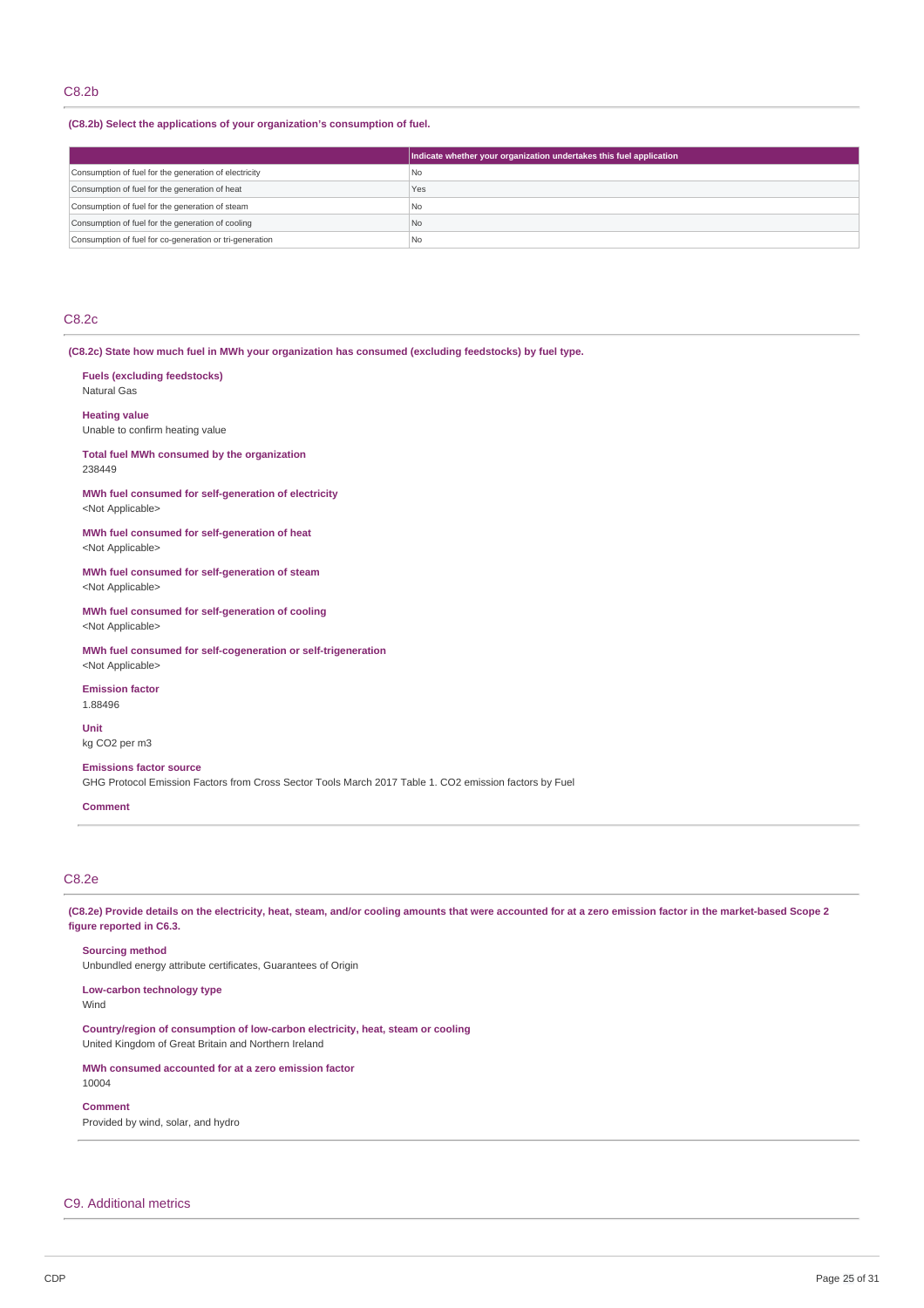# C9.1

**(C9.1) Provide any additional climate-related metrics relevant to your business.**

# C10. Verification

# C10.1

**(C10.1) Indicate the verification/assurance status that applies to your reported emissions.**

|                                          | Verification/assurance status                          |  |
|------------------------------------------|--------------------------------------------------------|--|
| Scope 1                                  | Third-party verification or assurance process in place |  |
| Scope 2 (location-based or market-based) | Third-party verification or assurance process in place |  |
| Scope 3                                  | Third-party verification or assurance process in place |  |

# C10.1a

(C10.1a) Provide further details of the verification/assurance undertaken for your Scope 1 emissions, and attach the relevant statements.

**Verification or assurance cycle in place** Annual process

**Status in the current reporting year** Complete

**Type of verification or assurance** Limited assurance

**Attach the statement** ERM CVS 2019 Report Assurance Statement Ferguson\_Final (1).pdf

**Page/ section reference** Page 1

**Relevant standard** ISAE3000

**Proportion of reported emissions verified (%)** 100

# C10.1b

(C10.1b) Provide further details of the verification/assurance undertaken for your Scope 2 emissions and attach the relevant statements.

**Scope 2 approach** Scope 2 location-based

**Verification or assurance cycle in place** Annual process

**Status in the current reporting year** Complete

**Type of verification or assurance** Limited assurance

**Attach the statement** ERM CVS 2019 Report Assurance Statement Ferguson\_Final (1).pdf

**Page/ section reference** Page 1

**Relevant standard** ISAE3000

**Proportion of reported emissions verified (%)** 100

C10.1c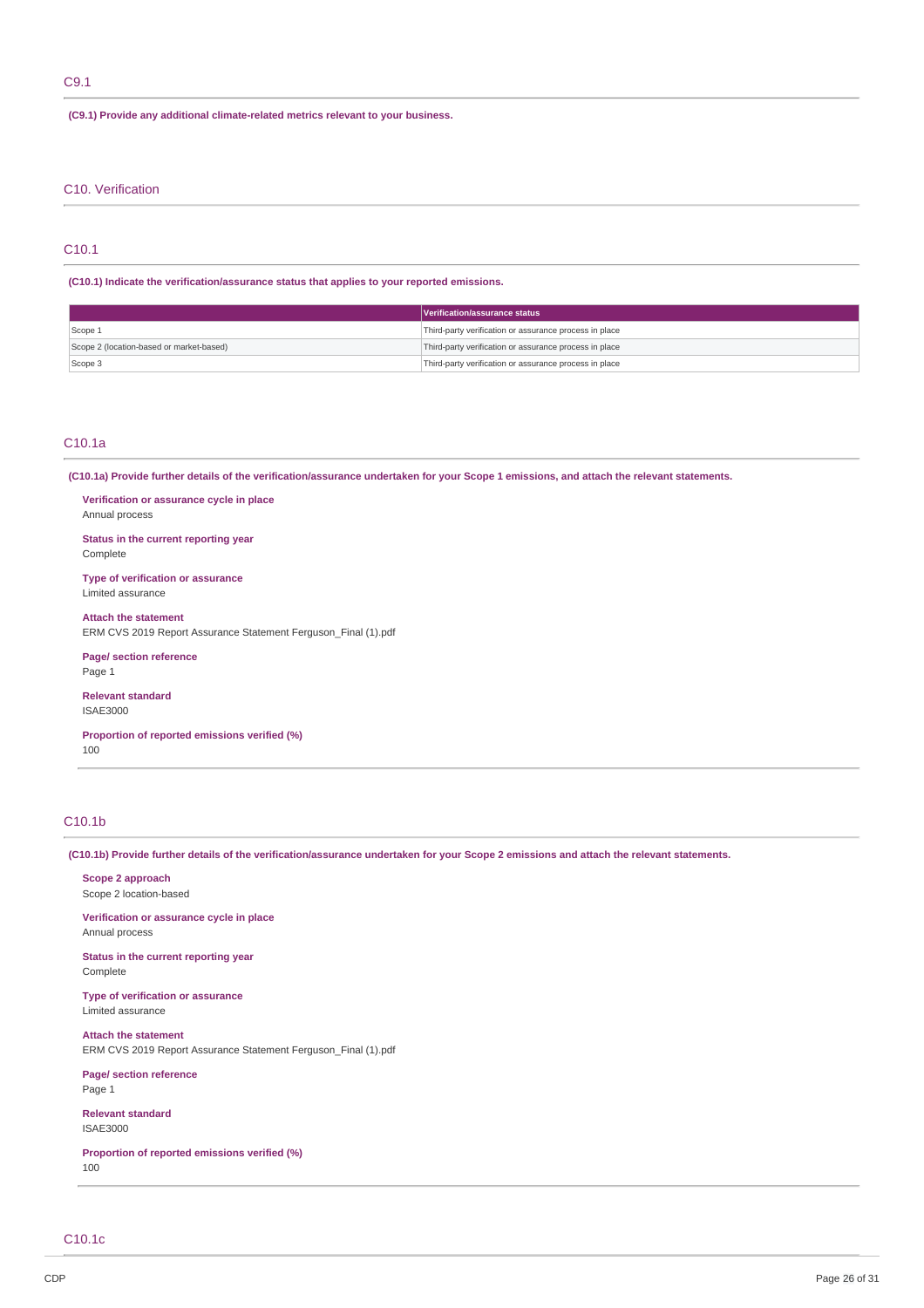#### (C10.1c) Provide further details of the verification/assurance undertaken for your Scope 3 emissions and attach the relevant statements.

**Scope 3 category** Scope 3: Business travel

**Verification or assurance cycle in place** Annual process

**Status in the current reporting year** Complete

**Type of verification or assurance** Limited assurance

**Attach the statement** ERM CVS 2019 Report Assurance Statement Ferguson\_Final (1).pdf

**Page/section reference** Page 1

**Relevant standard** ISAE3000

**Proportion of reported emissions verified (%)** 100

**Scope 3 category** Scope 3: Purchased goods and services

**Verification or assurance cycle in place** Annual process

**Status in the current reporting year** Complete

**Type of verification or assurance** Limited assurance

**Attach the statement** ERM CVS 2019 Report Assurance Statement Ferguson\_Final (1).pdf

**Page/section reference** Page 1

**Relevant standard** ISAE3000

**Proportion of reported emissions verified (%)**

# C10.2

(C10.2) Do you verify any climate-related information reported in your CDP disclosure other than the emissions figures reported in C6.1, C6.3, and C6.5? No, but we are actively considering verifying within the next two years

# C11. Carbon pricing

# C11.1

(C11.1) Are any of your operations or activities regulated by a carbon pricing system (i.e. ETS, Cap & Trade or Carbon Tax)? No, and we do not anticipate being regulated in the next three years

# C11.2

**(C11.2) Has your organization originated or purchased any project-based carbon credits within the reporting period?** No

# C<sub>11.3</sub>

**(C11.3) Does your organization use an internal price on carbon?** No, and we do not currently anticipate doing so in the next two years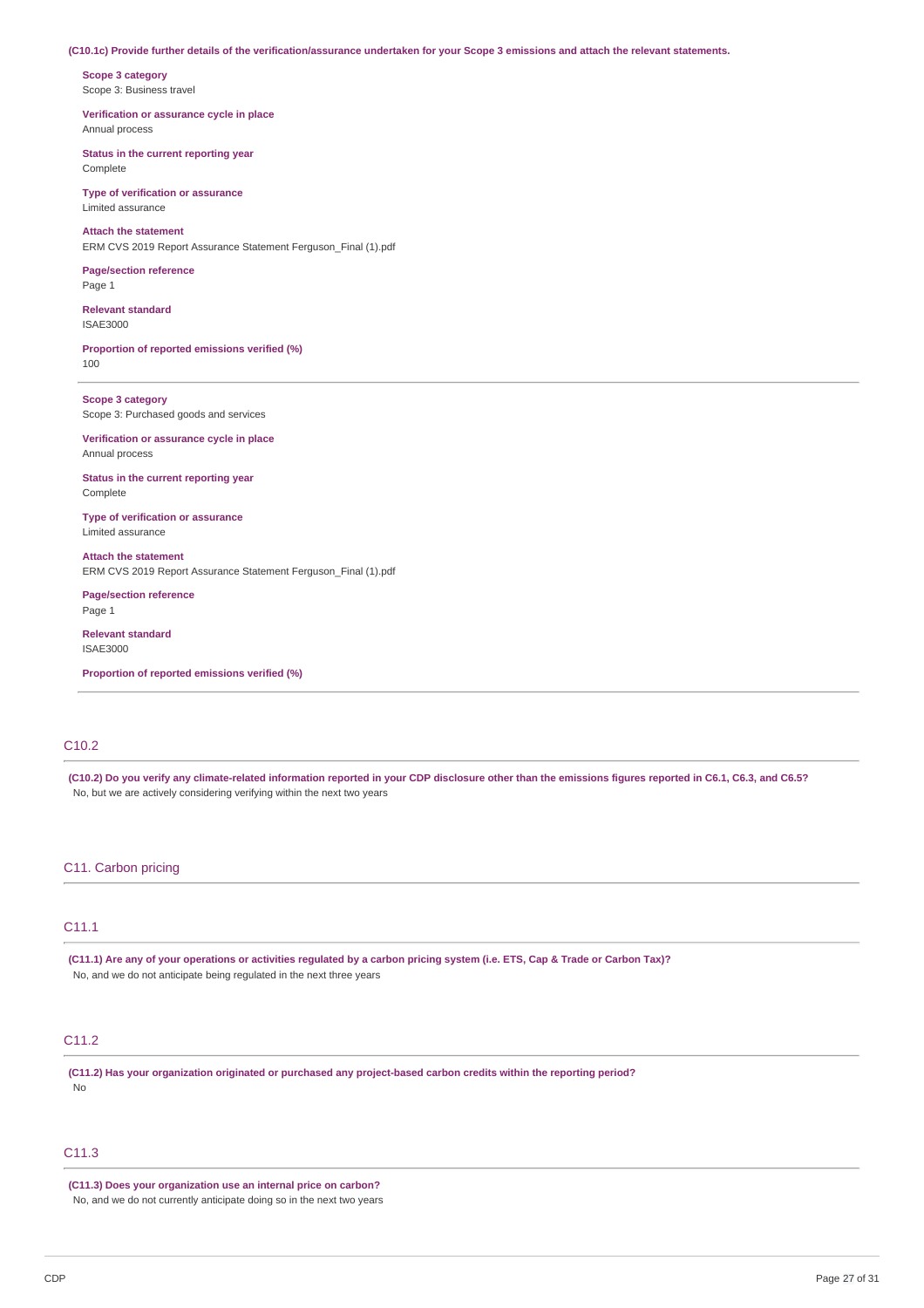# C12.1

**(C12.1) Do you engage with your value chain on climate-related issues?**

- Yes, our suppliers Yes, our customers
- C12.1a

#### **(C12.1a) Provide details of your climate-related supplier engagement strategy.**

#### **Type of engagement**

Information collection (understanding supplier behavior)

### **Details of engagement**

Other, please specify (We expect all of our suppliers to comply with the Ferguson Code of Conduct, which includes environmental criteria. )

**% of suppliers by number**

100

### **% total procurement spend (direct and indirect)**

100

#### **% of supplier-related Scope 3 emissions as reported in C6.5**

0

# **Rationale for the coverage of your engagement**

Our suppliers are a key link in the value chain for sustainable products. We are still in the early stages of supplier engagement, but have prioritized working with our largest suppliers, as they have the most material impact on our business and our emissions.

### **Impact of engagement, including measures of success**

The success of our engagement was measured by the high level of supplier participation.

**Comment**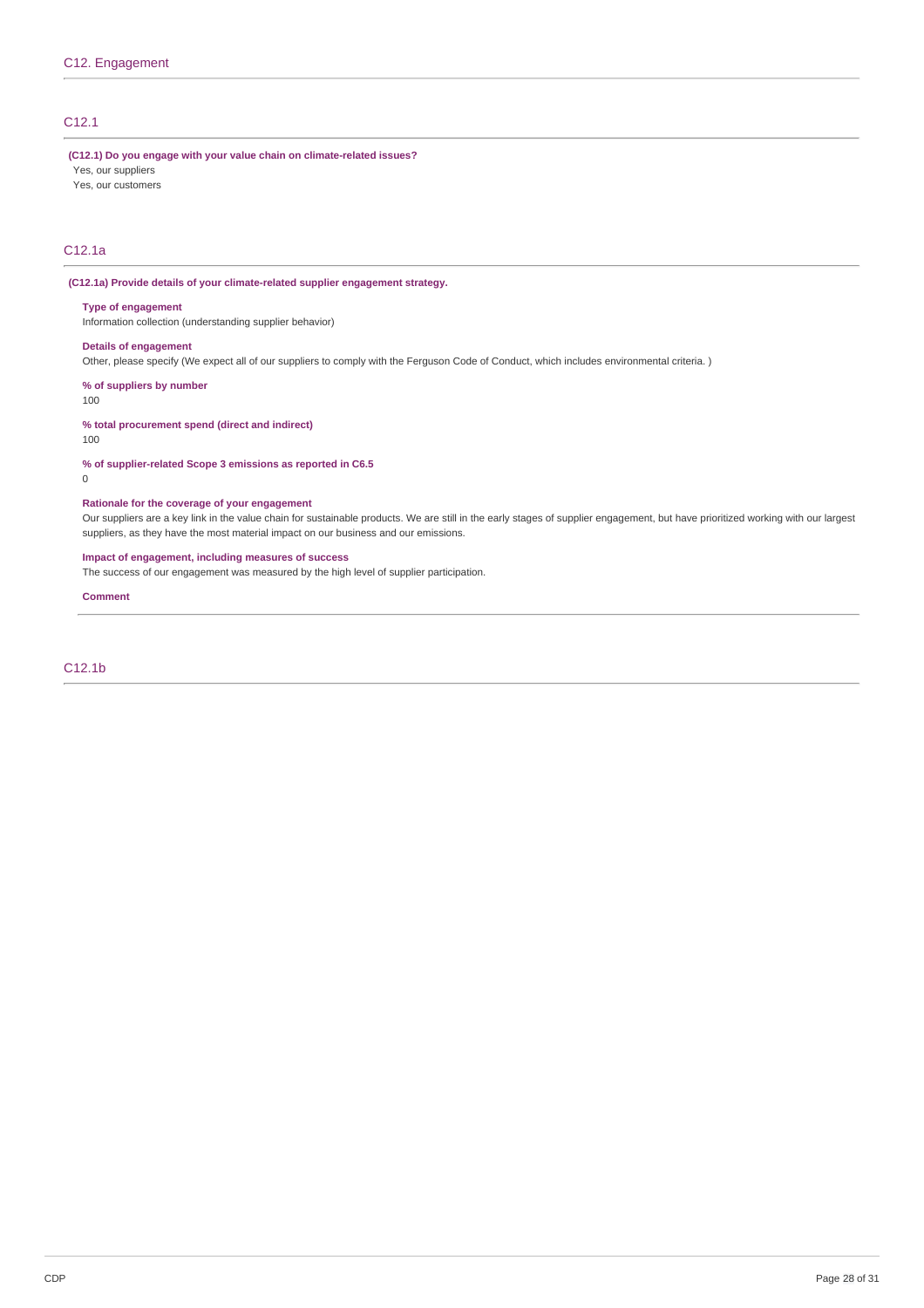#### **(C12.1b) Give details of your climate-related engagement strategy with your customers.**

**Type of engagement**

Education/information sharing

#### **Details of engagement**

Share information about your products and relevant certification schemes (i.e. Energy STAR)

**% of customers by number**

#### 100

**% of customer - related Scope 3 emissions as reported in C6.5**

 $\Omega$ 

**Portfolio coverage (total or outstanding)**

<Not Applicable>

#### **Please explain the rationale for selecting this group of customers and scope of engagement**

Ferguson shares information about our Sustainability Program and our performance with our customers through our sustainability program update, which links our carbon reduction efforts to the products that we sell. We highlight links between our program and related Sustainable Development Goals, and provide our contact information for customers looking to learn more about our products and performance. Our Sales Team members use this information to help communicate our efforts to prospective customers, as well.

#### **Impact of engagement, including measures of success**

We measure engagement through customer inquiries, the number of internal downloads and the revenue from sustainable products, which is tracked year over year.

#### **Type of engagement**

Education/information sharing

#### **Details of engagement**

Share information about your products and relevant certification schemes (i.e. Energy STAR)

**% of customers by number**

100

#### **% of customer - related Scope 3 emissions as reported in C6.5**

0

#### **Portfolio coverage (total or outstanding)**

<Not Applicable>

### **Please explain the rationale for selecting this group of customers and scope of engagement**

We provide product- specific information to all customers on sustainable product certifications, such as Energy Star and Water Sense. Additionally, we convey rebate information offered by local utilities to incentivize the purchase of sustainable products. For example, on Build.com, customers can search "rebates" and receive a list of all local rebates available for products meeting Energy Star or Water Sense criteria specified by their locality.

#### **Impact of engagement, including measures of success**

We track the amount of interactions that customers have with this feature of our website through our vendor, which provides an aggregated report to our business on a monthly basis. Additionally, Ferguson monitors sustainable product sales, year over year.

# C12.3

(C12.3) Do you engage in activities that could either directly or indirectly influence public policy on climate-related issues through any of the following? Trade associations

# C12.3b

**(C12.3b) Are you on the board of any trade associations or do you provide funding beyond membership?** Yes

#### C12.3c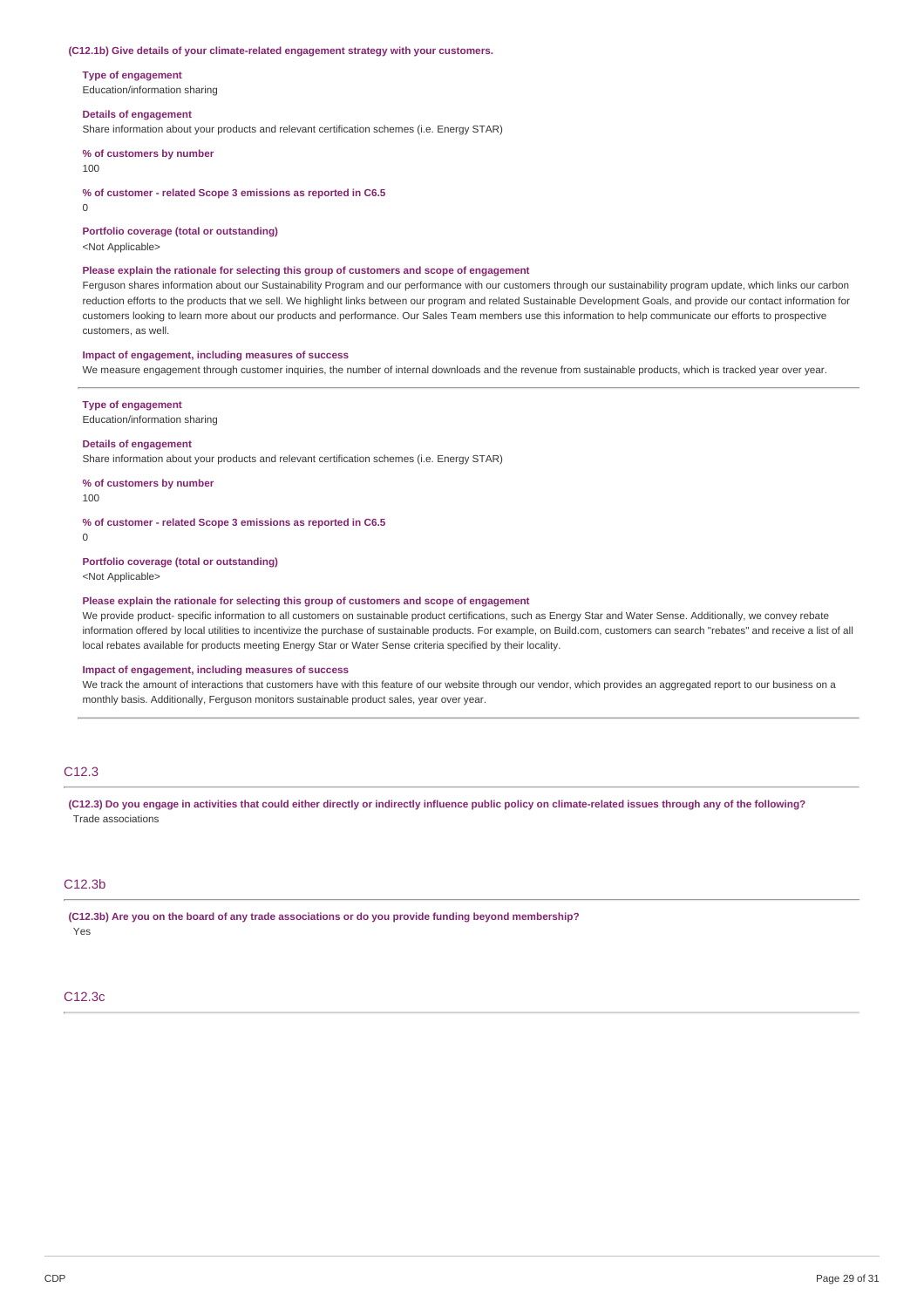#### (C12.3c) Enter the details of those trade associations that are likely to take a position on climate change legislation.

#### **Trade association**

HHIC (Heating and Hotwater Industry Council) (Wolseley UK)

#### **Is your position on climate change consistent with theirs?**

Consistent

#### **Please explain the trade association's position**

THe HHIC are actively tackling all the challenges that the Zero Carbon targets have provided to industry. They currently have a very active campaign to influence the UK Government on how best to meet the 2020 and 2050 targets including the establishment of an industry/government policy on 'Heat in Building' an active campaign on ERP labeling and promoting the benefits of quality standards through the 'Benchmark' scheme.

#### **How have you influenced, or are you attempting to influence their position?**

Wolseley UK is an active member of the HHIC providing the chair of the Merchants Group and broadly agrees with the strategy of reducing demand and incentivising the uptake of energy efficiency and renewable technologies. Ferguson remains steadfast in our commitment to reducing greenhouse gas emissions, and continues to engage with HHIC based on this consistent position.

#### **Trade association**

Associated Builders and Contractors (ABC)- Ferguson U.S.

# **Is your position on climate change consistent with theirs?**

Mixed

#### **Please explain the trade association's position**

The Associated Builders and Contractors hold the position that environmental regulations will stifle economic opportunity and increase energy and material prices for the construction industry. ABC also states that in addition to alternative and renewable energy development, a traditional mix of domestic fossil fuels must also be developed.

#### **How have you influenced, or are you attempting to influence their position?**

While ABC may have strong positions regarding environmental regulations, Ferguson is steadfast in our commitment to the Environment and reducing greenhouse gas emissions. We do not participate in ABC's lobbying efforts.

# C12.3f

#### (C12.3f) What processes do you have in place to ensure that all of your direct and indirect activities that influence policy are consistent with your overall climate **change strategy?**

Our efforts to align our business strategy with our climate change risks and opportunities will ensure that our direct and indirect activities that influence policy are consistent with our overall climate change strategy. Ferguson is now a primarily North American business, and does not engage in lobbying. We share our climate change strategy publicly with all stakeholders through our Annual Report of Accounts, as well as our TCFD disclosure on our website. Additionally, our executive leadership team, who are tapped to serve as representatives to these trade industry associations, are briefed on our corporate policies and strategies related to climate change.

#### C12.4